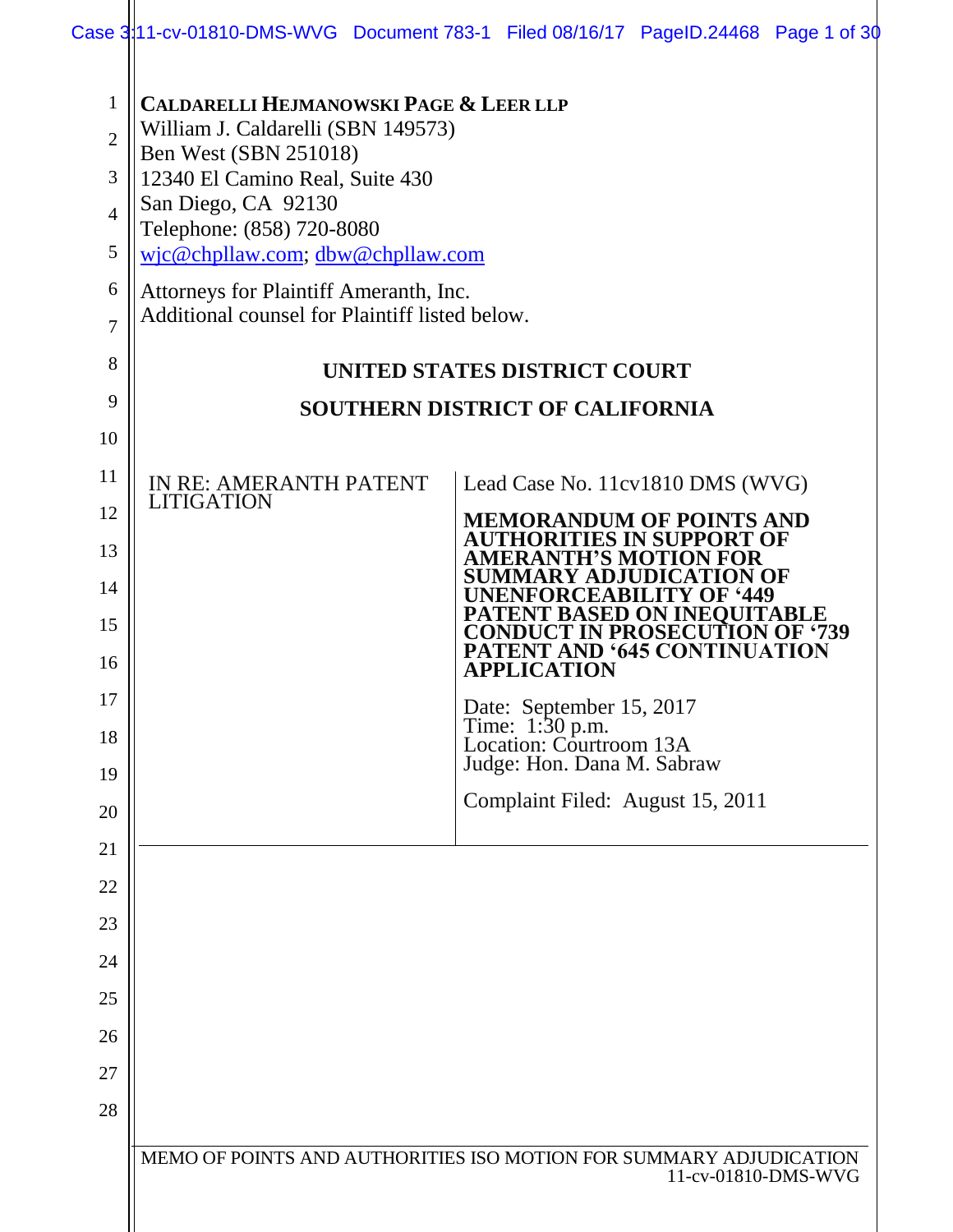| $\mathbf{1}$   | <b>Additional counsel for Plaintiff Ameranth, Inc.:</b>                                   |
|----------------|-------------------------------------------------------------------------------------------|
| $\overline{2}$ | <b>FABIANO LAW FIRM, P.C.</b>                                                             |
| 3              | Michael D. Fabiano (SBN #167058)                                                          |
| $\overline{4}$ | 12526 High Bluff Drive, Suite 300                                                         |
| 5              | San Diego, CA 92130<br>Telephone: (619) 742-9631                                          |
| 6              | mdfabiano@fabianolawfirm.com                                                              |
| $\tau$         | <b>OSBORNE LAW LLC</b>                                                                    |
| 8              | John W. Osborne (Appointed Pro Hac Vice)<br>33 Habitat Lane                               |
| 9              | Cortlandt Manor, NY 10567                                                                 |
| 10             | Telephone: (914) 714-5936                                                                 |
| 11             | josborne@osborneipl.com                                                                   |
| 12             | <b>WATTS LAW OFFICES</b>                                                                  |
|                | Ethan M. Watts (SBN #234441)                                                              |
| 13             | 12340 El Camino Real, Suite 430                                                           |
| 14             | San Diego, CA 92130<br>Telephone: (858) 509-0808                                          |
| 15             | Facsimile: (619) 878-5784                                                                 |
| 16             | emw@ewattslaw.com                                                                         |
| 17             | <b>WITKOW BASKIN</b>                                                                      |
| 18             | Brandon Witkow (SBN 210443)                                                               |
| 19             | 21031 Ventura Blvd., Suite 603<br>Woodland Hills, CA 91364                                |
| 20             | Tel: (818)296-9508                                                                        |
| 21             | Fax: (818)296-9510<br>bw@witkowlaw.com                                                    |
| 22             |                                                                                           |
| 23             |                                                                                           |
| 24             |                                                                                           |
| 25             |                                                                                           |
| 26             |                                                                                           |
| 27             |                                                                                           |
| 28             |                                                                                           |
|                |                                                                                           |
|                | MEMO OF POINTS AND AUTHORITIES ISO MOTION FOR SUMMARY ADJUDICATION<br>11-cv-01810-DMS-WVG |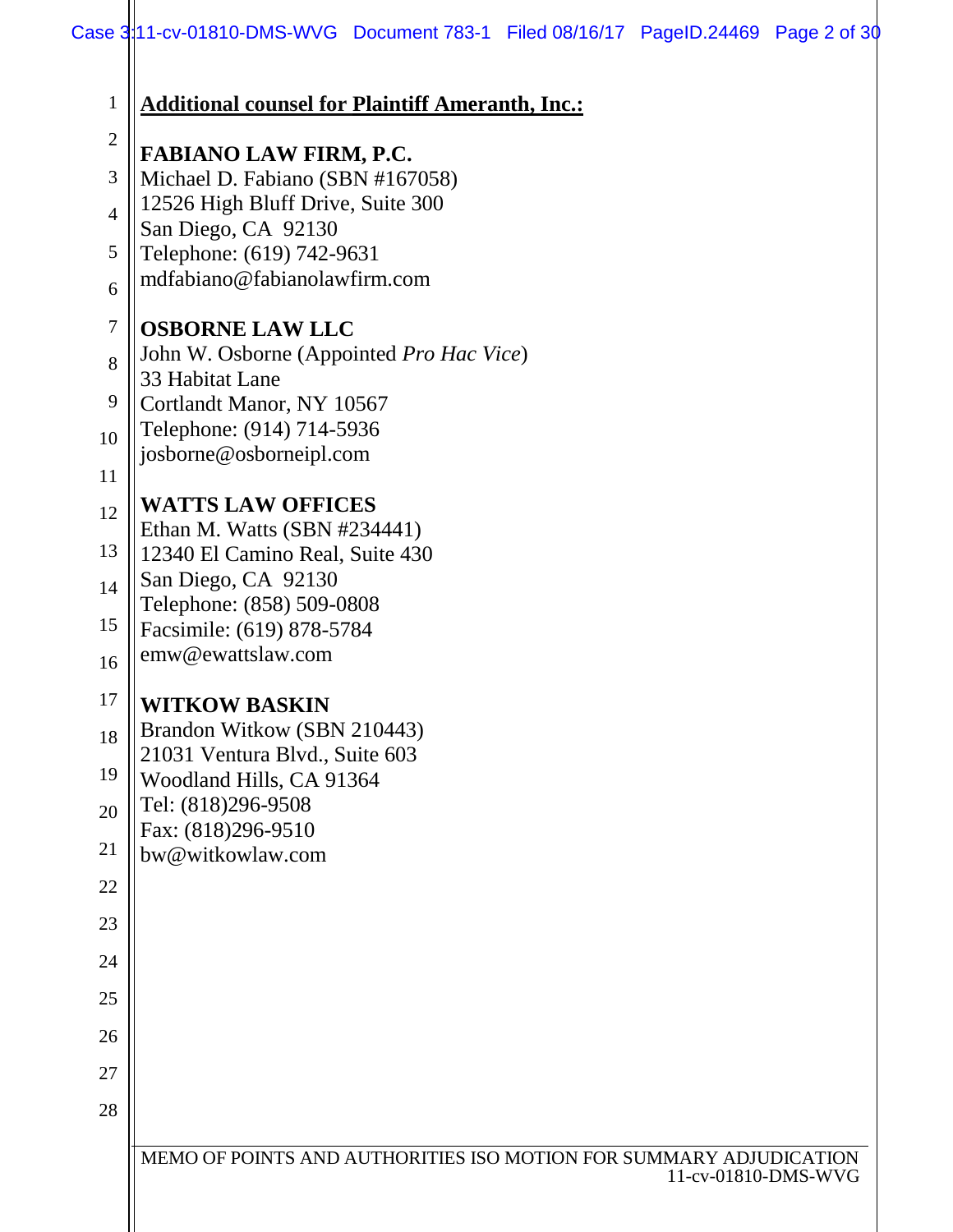|    | <b>TABLE OF CONTENTS</b>                                                                                                                                                                                                 |
|----|--------------------------------------------------------------------------------------------------------------------------------------------------------------------------------------------------------------------------|
| Ι. |                                                                                                                                                                                                                          |
|    | Ameranth Seeks Summary Adjudication of Unenforceability of IPDEV's<br>А.                                                                                                                                                 |
| Π. |                                                                                                                                                                                                                          |
|    | A.                                                                                                                                                                                                                       |
|    | Multiple Material Acts of Inequitable Conduct Were Committed in<br><b>B.</b>                                                                                                                                             |
|    | Information that the Invention Claimed in the '739 Patent Was Offered<br>1.<br>for Sale, in Commercial Use, and Ready For Patenting More than 12<br>Months Before the Filing of the Patent Application Was Intentionally |
|    | 2.<br>Material Information Regarding Violation of the 12 Month On-Sale Bar                                                                                                                                               |
|    | Was Concealed By Glass and Cupps From the PTO in Connection With                                                                                                                                                         |
|    | 3.<br>Information About QuikOrder's Own Prior Art System Was Also                                                                                                                                                        |
|    | Concealed from the PTO By Glass and Cupps in Connection with                                                                                                                                                             |
|    | Glass and Cupps Failed to Disclose that their Claimed Invention Was<br>4.                                                                                                                                                |
|    |                                                                                                                                                                                                                          |
|    | Glass and Cupps Withheld Material Prior Art of "Geocoding" and<br>5.<br>"Voice Conversion" Technology from the PTO, Two of the Core<br>Aspects of the '739 Patent on Which the Patent Was Issued18                       |
|    | Key Portions of the '739 Patent Specification and Figures Were<br>6.<br>Plagiarized From Another Earlier Patent Application and This Was Also                                                                            |
| Ш. |                                                                                                                                                                                                                          |
|    |                                                                                                                                                                                                                          |
|    |                                                                                                                                                                                                                          |
|    |                                                                                                                                                                                                                          |
|    |                                                                                                                                                                                                                          |
|    |                                                                                                                                                                                                                          |
|    |                                                                                                                                                                                                                          |
|    |                                                                                                                                                                                                                          |
|    |                                                                                                                                                                                                                          |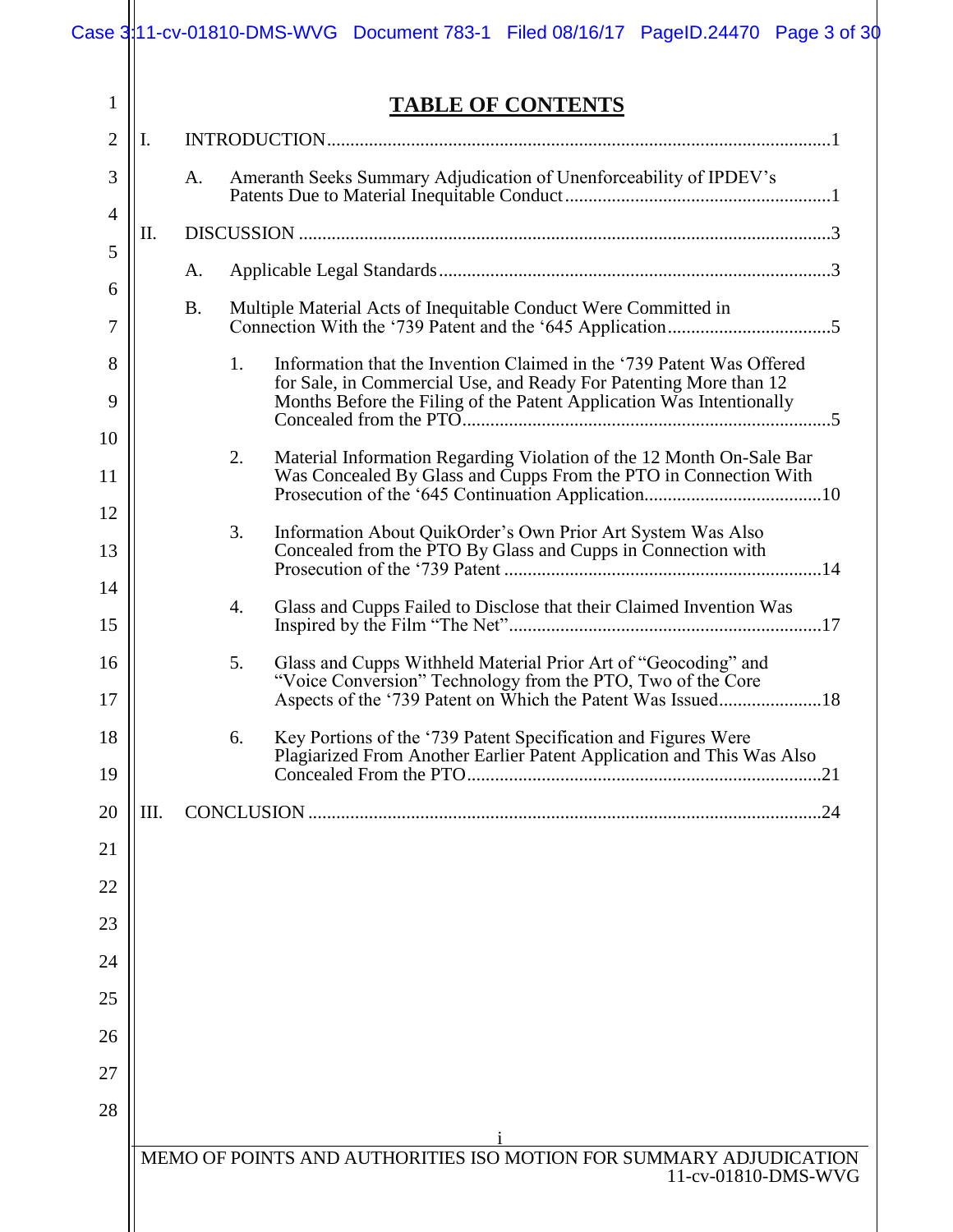|                | Case 3:11-cv-01810-DMS-WVG Document 783-1 Filed 08/16/17 PageID.24471 Page 4 of 30        |
|----------------|-------------------------------------------------------------------------------------------|
| 1              | <b>TABLE OF AUTHORITIES</b>                                                               |
| $\overline{2}$ |                                                                                           |
| $\overline{3}$ | <u>Cases</u>                                                                              |
| $\overline{4}$ | Abbott Laboratories v. Geneva Pharmaceuticals, Inc., 182 F.3d 1315                        |
| 5              |                                                                                           |
| 6<br>7         | American CalCar Inc. v. American Honda Motor Co., 2012                                    |
| 8              |                                                                                           |
| 9              |                                                                                           |
| 10             |                                                                                           |
| 11             |                                                                                           |
| 12             | Bristol-Meyers Squibb Co. v. Rhone-Poulenc Rorer, Inc., 326 F.3d 1226                     |
| 13<br>14       |                                                                                           |
| 15             |                                                                                           |
| 16             | Consol. Alum. Corp. v. Fonseco Int'l, Ltd., 910 F.2d 804                                  |
| $17\,$         |                                                                                           |
| 18             | eSpeed, Inc. v. BrokerTec USA, LLC, 480 F.3d 1129, 1136                                   |
| 19             |                                                                                           |
| 20<br>21       | Fox Indus., Inc. v. Structural Pres. Sys., Inc., 922 F.2d 801 (Fed. Cir. 1990)  1         |
| 22<br>23       |                                                                                           |
| 24             | Junker v. Medical Components, Inc., 2016 WL 7427767 (E.D. Pa. 2016)23                     |
| 25             | Levitron Mfg. Co. v. Universal Security Instruments, Inc., 606 F.3d 1353                  |
| 26<br>27       |                                                                                           |
| 28             | $\overline{11}$                                                                           |
|                | MEMO OF POINTS AND AUTHORITIES ISO MOTION FOR SUMMARY ADJUDICATION<br>11-cv-01810-DMS-WVG |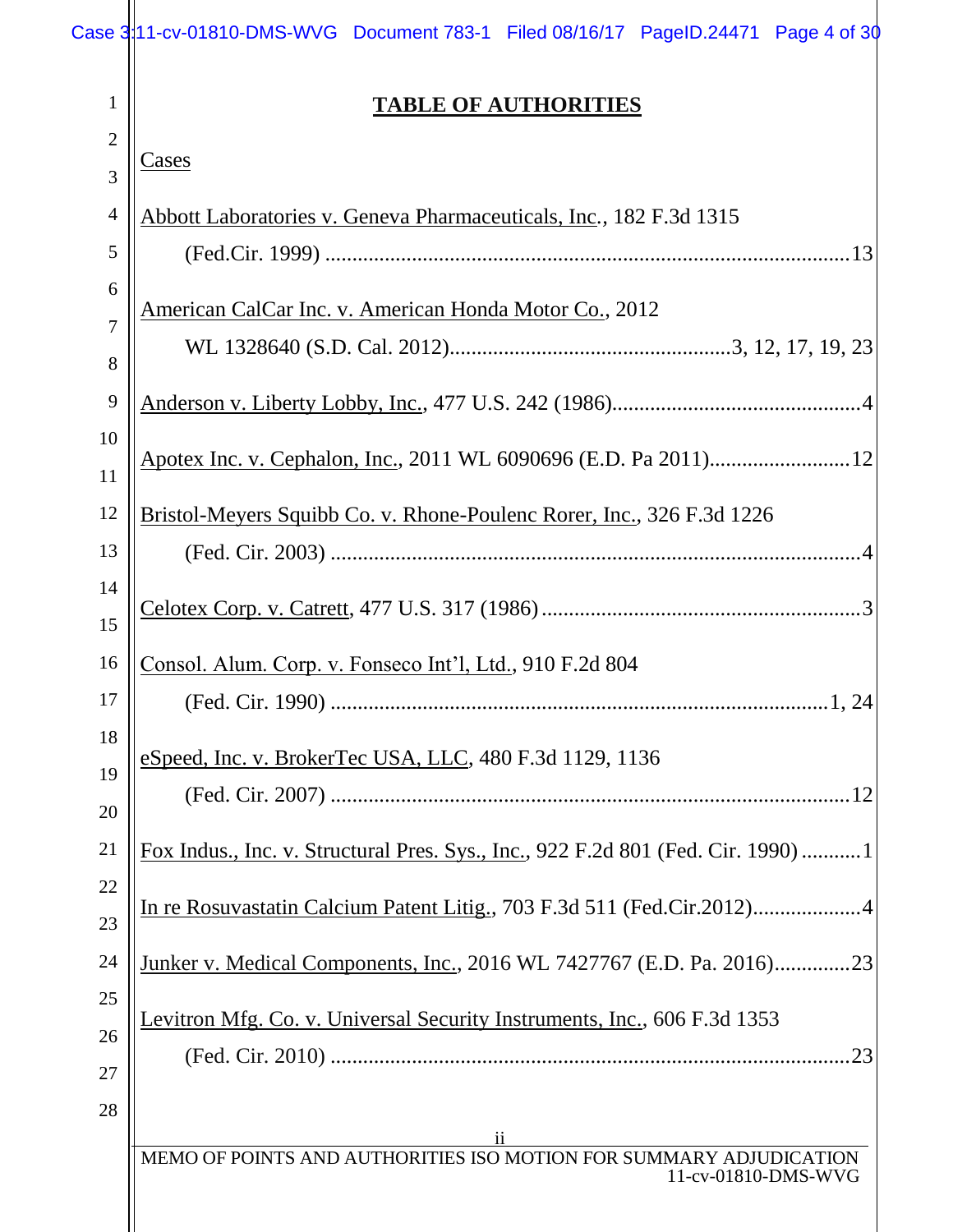## Case 3:11-cv-01810-DMS-WVG Document 783-1 Filed 08/16/17 PageID.24472 Page 5 of 30

| $\mathbf{1}$   | Paragon Podiatry Laboratory, Inc. v. KLM Laboratories, Inc., 984 F.2d 1182                   |
|----------------|----------------------------------------------------------------------------------------------|
| $\overline{2}$ |                                                                                              |
| 3              | <u>Therasense, Inc. v. Becton, Dickinson &amp; Co.</u> , 649 F.3d 1276 (Fed. Cir. 2011) 3, 4 |
| $\overline{4}$ |                                                                                              |
| 5              |                                                                                              |
| 6              | <b>Statutes</b>                                                                              |
| $\overline{7}$ |                                                                                              |
| 8              |                                                                                              |
| 9              |                                                                                              |
| 10             |                                                                                              |
| 11             |                                                                                              |
| 12             |                                                                                              |
| 13             |                                                                                              |
| 14             |                                                                                              |
| 15             |                                                                                              |
| 16             |                                                                                              |
| 17             |                                                                                              |
| 18             |                                                                                              |
| 19             |                                                                                              |
| 20             |                                                                                              |
| 21             |                                                                                              |
| 22             |                                                                                              |
| 23             |                                                                                              |
| 24             |                                                                                              |
| 25             |                                                                                              |
| 26             |                                                                                              |
| 27             |                                                                                              |
| 28             |                                                                                              |
|                | iii<br>MEMO OF POINTS AND AUTHORITIES ISO MOTION FOR SUMMARY ADJUDICATION                    |
|                | 11-cv-01810-DMS-WVG                                                                          |
|                |                                                                                              |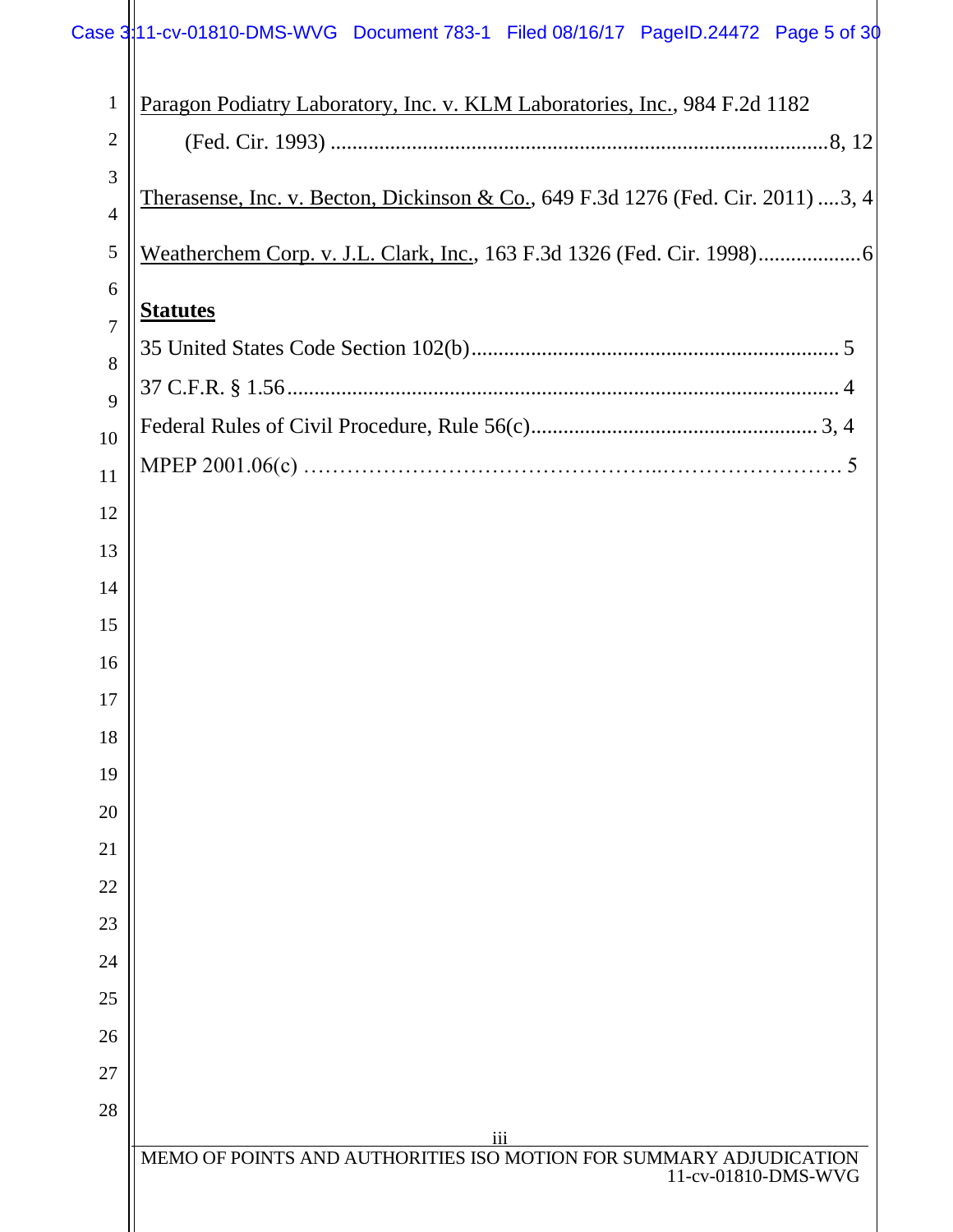3

4

5

6

7

8

9

10

11

12

## **I. INTRODUCTION**

## A. **Ameranth Seeks Summary Adjudication of Unenforceability of IPDEV's Patents Due to Material Inequitable Conduct**

Ameranth requests that the Court grant summary judgment that IPDEV's Patent No. 8,738,449 (the "'449 Patent") is unenforceable due to extensive inequitable conduct committed by the inventors, Tim Glass and Bryan Cupps of Food.com<sup>1</sup>, IPDEV and others in the prosecution of its parent patent –Patent No. 5,991,739 (the "'739 Patent")—and the 09282645 continuation application thereof (the "'645 Application"). See Consol. Alum. Corp. v. Fonseco Intern. Ltd., 910 F.2d 804, 809 (Fed. Cir. 1990) (inequitable conduct in prosecution of one patent application rendered related patents unenforceable); Fox Indus., Inc. v. Structural Pres. Sys., Inc., 922 F.2d 801, 804 (Fed. Cir. 1990).

13 14 15 16 17 18 19 20 21 22 IPDEV's co-owned affiliate, QuikOrder (see Dkt No. 26-2 in 14-cv-01303, ¶¶ 2-3), contended that the '739 Patent was unenforceable and invalid for, among other reasons, material non-disclosures to the PTO in an infringement suit brought by Food.com in 2001. A few years later, IPDEV purchased the '739 Patent from Food.com's bankruptcy estate for only \$50,000. Id. at ¶ 4; Exh. 36, ¶4. IPDEV has, since then, attempted to bury and disavow QuikOrder's assertions of invalidity and unenforceability and hired Cupps and Glass as consultants to clean up and obfuscate their prior non-disclosures in order to support IPDEV's efforts to copy the claims of Ameranth's '077 Patent and obtain an allowance for IPDEV's own '449 Patent based on the '739 Patent.

23 24 25 Consequently, some of the most compelling evidence of 'but for' fraud and inequitable conduct come from defendant QuikOrder, and from QuikOrder's codefendant Papa John's (a former licensee of the '739 Patent). Both of these entities

27 28

26

 $\overline{a}$ 

<sup>&</sup>lt;sup>1</sup> Food.com (previously CyberSlice/CyberMeals) was the company that to which the '739 Patent had been previously assigned.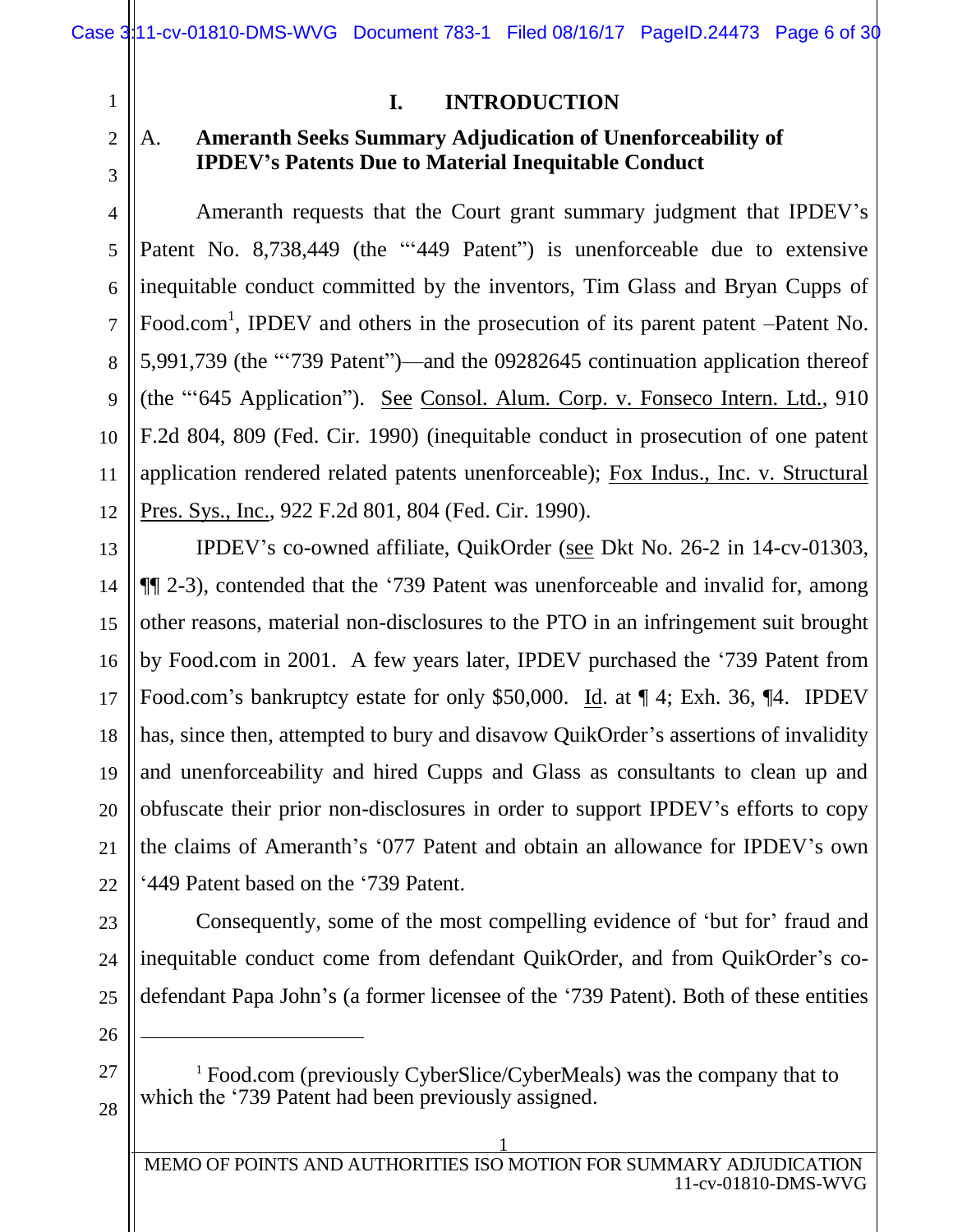1 have asserted that the '739 Patent is invalid and/or unenforceable, including the

2 making following statements:

3

4

5

6

7

8

9

10

11

16

17

18

19

20

21

22

23

24

25

26

27

28

"U.S. Patent Number 5, 991,739 is invalid and/or unenforceable as having claimed and/or asserted inventions previously known by those skilled in the art to be in the prior art." NOL Exh. 1 [QuikOrder's Counter-claim against Food.com]

"the inventors of the '739 patent failed to disclose to the PTO and to the patent examiner certain prior art publications and their own various on-sale activity during prosecution of the '739 patent which they were legally obligated to disclose. Papa John's pointed out that the failure to disclose such matters by Food.com materially affected the validity and unenforceability of the '739 patent and might be deemed a fraud on the PTO". NOL Exh. 2 [Papa John's proof of claim against Food.com's bankruptcy estate]

12 13 14 15 As discussed herein, clear and convincing evidence demonstrates that the following acts of inequitable conduct (among others) were perpetrated in connection with the prosecution of the application for the '739 Patent and the prosecution of the '645 Application:

- The fact that the inventors' system (known as "CyberSlice") embodying the claims of the '739 Patent was publicly used, offered commercially for sale, and ready for patenting more than 12 months prior to the filing date of the application for the '739 Patent (in violation of the "on-sale bar" of pre-AIA 35 U.S.C. § 102(b)) was concealed from the PTO.
- The fact that incomplete and misleading declarations were filed with the PTO in connection with the '645 Application that fraudulently covered up the inventors' violations of the 12 month on-sale bar (and that further misleading declarations have been served in this lawsuit).
	- The fact that, long prior to the November 23, 1999 issuance of the '739 Patent, QuikOrder demonstrated to Cupps and Glass the QuikOrder online pizza ordering system, but Cupps and Glass failed to disclose such system as "prior art" to the PTO during the prosecution of the '739 Patent.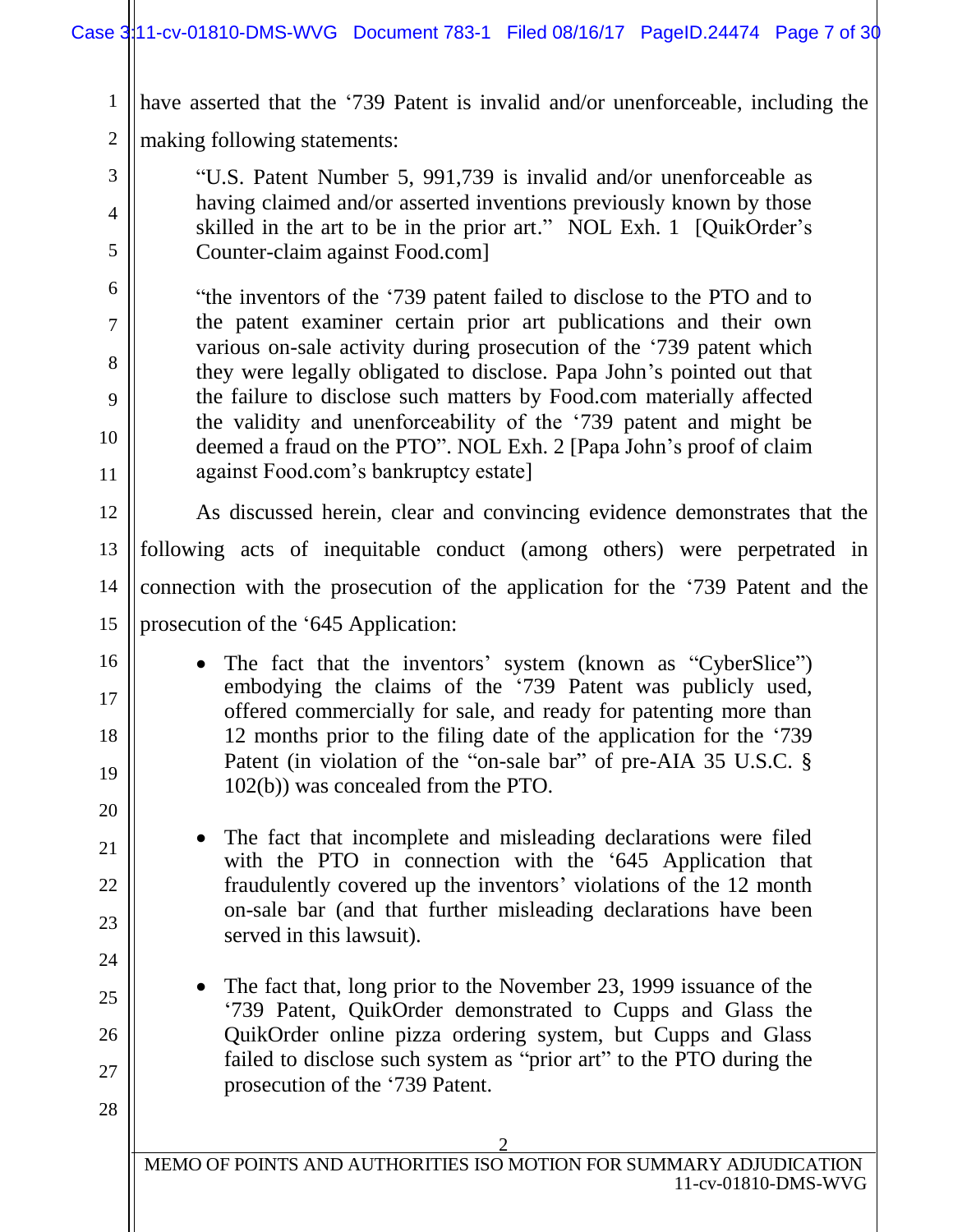• The fact that Cupps and Glass failed to disclose to the PTO that substantial portions of the '739 Patent specification, and the invention claimed therein, were inspired by, borrowed from, and even plagiarized from other sources and references, including the film "The Net," the geocoding technology of MapQuest, the voice conversion technology of Wygant Scientific, and Patent No. 5,778,231 (the "'231 Patent").

While the Federal Circuit's decision in Therasense, 649 F.3d 1276 (Fed. Cir. 2011), sets a very high standard for patent unenforceability based upon inequitable conduct, the misconduct of Glass, Cupps, IPDEV and their patent counsel in connection with the '739 Patent and '645 Application carried out over many years more than satisfies that standard and *far exceeds* the level of fraud found sufficient by this Court to invalidate a patent in American CalCar, Inc. v. American Honda Motor Co., 2012 WL 1328640 (S.D. Cal. 4-17-2012)(J. Sabraw)(confirmed at 768 F.3d 1185 (Fed. Cir. 2014)). Cumulatively, these items paint a picture of pervasive and intentional fraud which could serve as a poster child for the doctrine of unenforceability based on inequitable conduct.

### **II. DISCUSSION**

### A. **Applicable Legal Standards**

Under Rule 56(c) of the Federal Rules of Civil Procedure, summary judgment on a claim or defense must be granted "if the pleadings, depositions, answers to interrogatories, and admissions on file, together with the affidavits, if any, show that there is no genuine issue as to any material fact and that the moving party is entitled to judgment as a matter of law."

A party seeking summary judgment bears the initial burden of informing the Court of the basis for its motion and of identifying those portions of the pleadings and discovery responses that demonstrate the absence of a genuine issue of material fact. Celotex Corp. v. Catrett, 477 U.S. 317, 323 (1986). Material facts are those that might affect the outcome of the case. Anderson v. Liberty Lobby,

1

2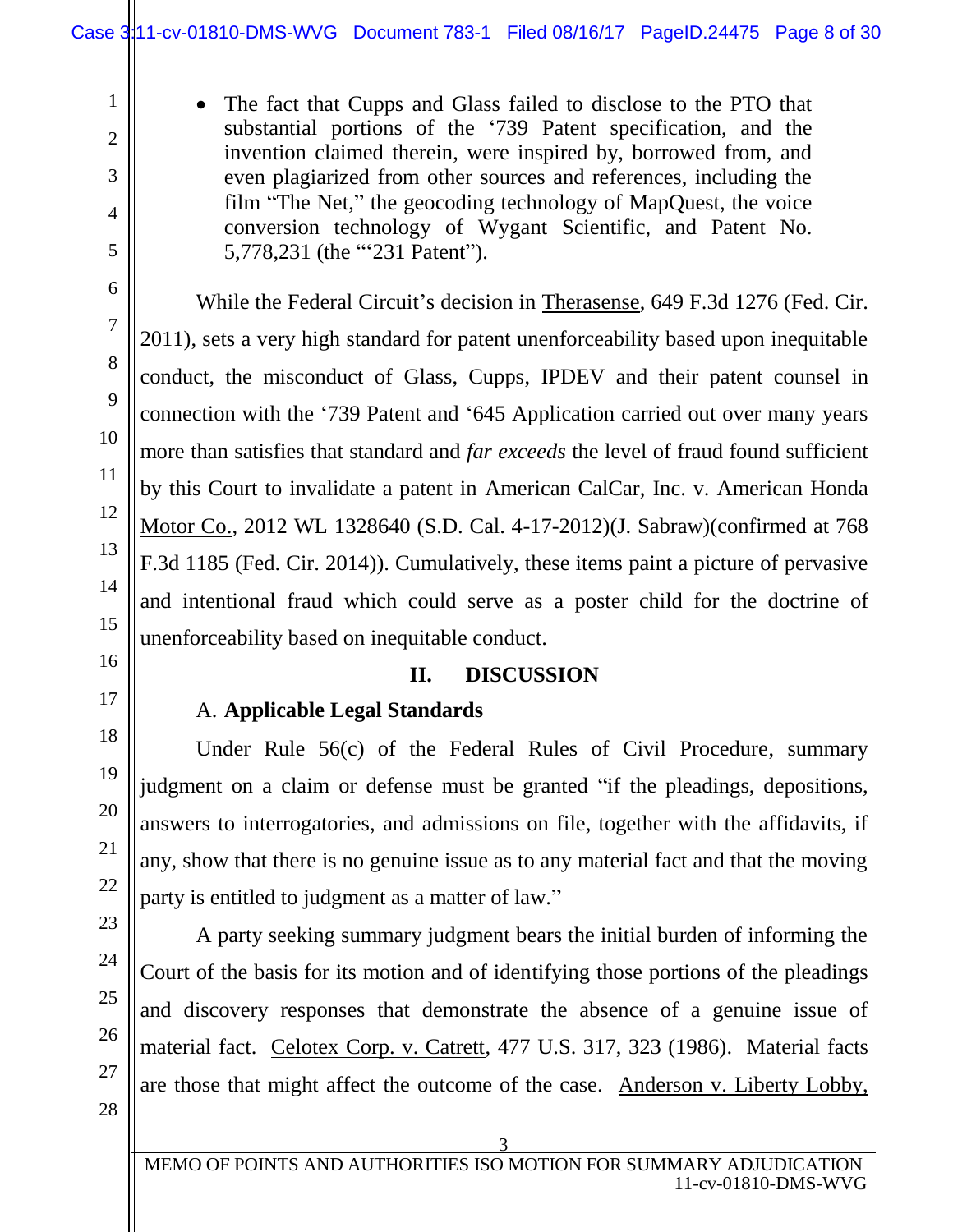Inc., 477 U.S. 242, 248 (1986). A dispute as to a material fact is "genuine" if there is sufficient evidence for a reasonable jury to return a verdict for the nonmoving party. Id. When the moving party has carried its burden, the nonmoving party must respond with specific facts, supported by admissible evidence, showing a genuine issue for trial. Fed. R. Civ. P. 56(c), (e).

6 7 8 9 10 11 12 13 14 15 16 17 18 19 "To prove inequitable conduct, the challenger must show by clear and convincing evidence that the patent applicant (1) misrepresented or omitted information material to patentability, and (2) did so with specific intent to mislead or deceive the PTO." In re Rosuvastatin Calcium Patent Litig., 703 F.3d 511, 519 (Fed.Cir.2012) (citing Therasense, Inc. v. Becton, Dickinson & Co., 649 F.3d 1276, 1287 (Fed.Cir.2011) (*en banc*)). "Materiality and intent must be separately established." Id. The level of materiality required to be shown in a case involving failure to withhold information is "but for," *i.e.*, the patent would not have issued had the information been disclosed to the PTO. Therasense, 649 F.3d at 1291-92. The Federal Circuit has recognized a narrow exception to the requirement to prove but-for materiality in instances where a patent applicant engages in particularly egregious misconduct arising from "'deliberately planned and carefully executed scheme[s]' to defraud the PTO and the courts." Therasense, 649 F.3d at 1292 (quoting Hazel-Atlas Glass Co. v. Hartford-Empire Co., 322 U.S. 238, 245 (1944)). "When the patentee has engaged in affirmative acts of egregious misconduct, such as the filing of an unmistakably false affidavit, the misconduct is material." Id. (citations omitted).

28

1

2

3

4

5

A patent applicant's duty to disclose is not limited to disclosure of prior art references. An applicant must disclose *any* information to the Patent Office material to patentability. See 37 C.F.R. § 1.56; Bristol-Meyers Squibb Co. v. Rhone-Poulenc Rorer, Inc., 326 F.3d 1226, 1234 (Fed. Cir. 2003)("Materiality is not limited to prior art but embraces any information that a reasonable examiner would be substantially likely to consider important in deciding whether to allow an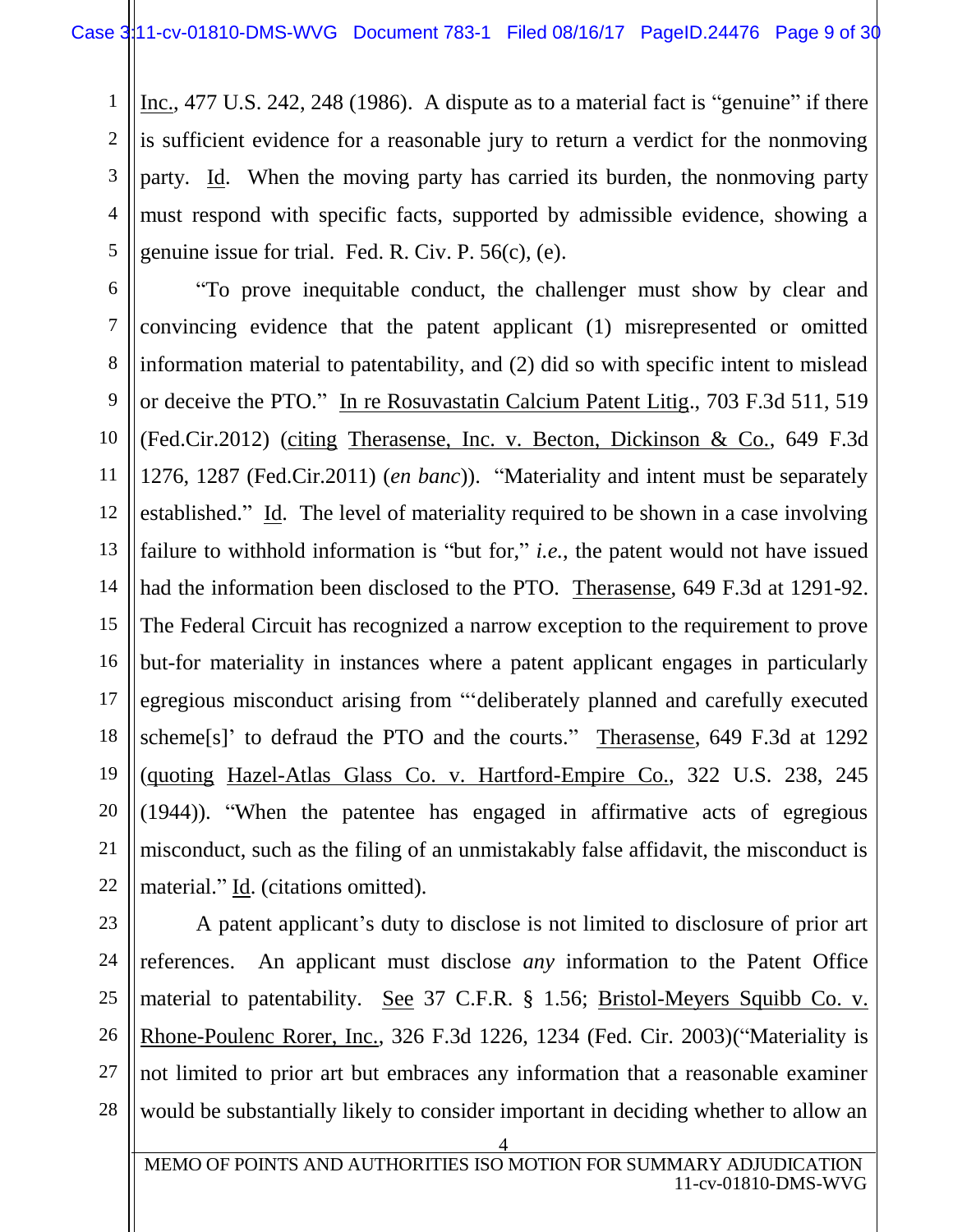1 2 3 4 5 6 application to issue as a patent")(citation omitted). This encompasses, among other things, facts about litigation related to the patent, including any allegations or assertions of patent invalidity, violation of duty of disclosure, inequitable conduct, or "any assertion that is made during litigation which is contradictory to assertions made to the examiner." MPEP 2001.06(c)("Information From Related Litigation").

7 8

9

10

11

12

13

14

15

16

17

18

19

## B. **Multiple Material Acts of Inequitable Conduct Were Committed in Connection With the '739 Patent and the '645 Application**

Glass, Cupps, IPDEV's principals and others committed inequitable conduct in the prosecution of the '739 Patent and '645 Application that justify finding the '739 Patent and its progeny—including the '449 Patent—unenforceable.

1. Information that the Invention Claimed in the '739 Patent Was Offered for Sale, in Commercial Use, and Ready For Patenting More than 12 Months Before the Filing of the Patent Application Was Intentionally Concealed from the PTO

Under pre-AIA 35 U.S.C. § 102(b), an invention is *not* eligible for a patent if: "the invention was patented or described in a printed publication in this or a foreign country or in public use or on sale in this country, more than one year prior to the date of the application for patent in the United States."

20 21 22 23 24 25 26 27 28 IPDEV's '739 Patent discloses and claims an invention for providing customers with food menus and on-line ordering for restaurants with take-out service within a specified distance of the customer or with delivery service to the customer's geographic location based on a geocode location system. A product developed by the named inventors—Glass and Cupps—embodying the invention claimed in the '739 Patent was marketed and described in the United States under the copyrighted name "CyberSlice." The application for the '739 Patent was filed by Tim Glass and Bryan Cupps with the Patent Office on November 24, 1997, as Application No. 08/976,793. NOL Exh. 3. Therefore, in order to be patent-

5 MEMO OF POINTS AND AUTHORITIES ISO MOTION FOR SUMMARY ADJUDICATION 11-cv-01810-DMS-WVG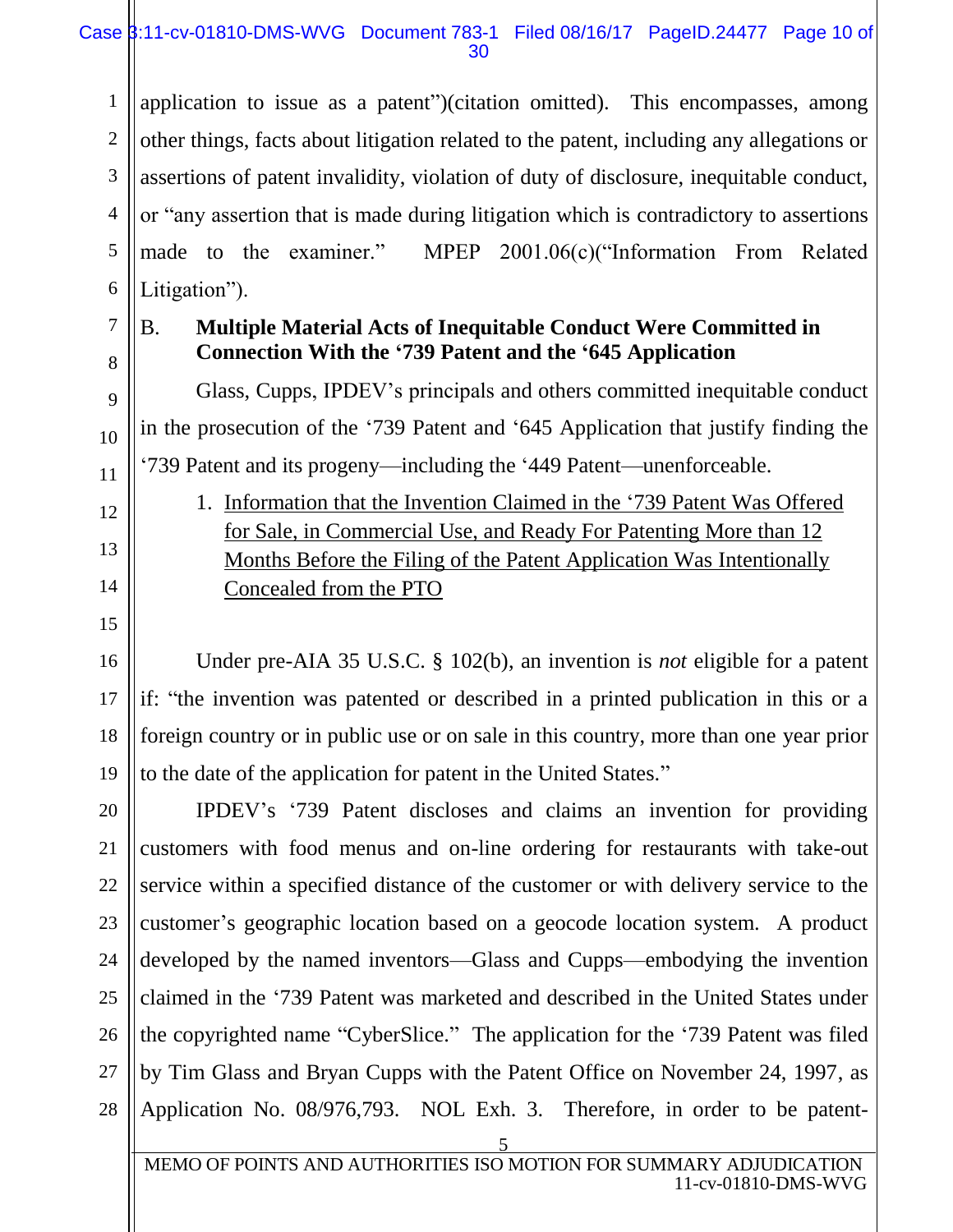1

2

3

4

5

6

7

8

9

10

11

12

13

14

17

21

27

eligible under pre-AIA 35 U.S.C. §102(b), the invention claimed in the '739 Patent must not have been described in a printed publication, or in public use or offered for sale in the United States, *any earlier than November 24, 1996*.

The evidence proves that, *prior to November 24, 1996*, the CyberSlice system embodying the invention claimed in the '739 Patent had been reduced to practice and used and offered for sale in the United States. Such evidence renders the invention claimed in the '739 Patent *in*eligible for patenting under pre-AIA §102(b). In violation of the inventors' duty of disclosure, this material information was intentionally withheld from the PTO, repeatedly, and then covered up through false, misleading and incomplete declarations. "An inference of intent to deceive is appropriate where the applicant engages in a 'pattern of a lack of candor,' including where the applicant repeatedly makes factual representations 'contrary to the true information he had in his possession.'" Regeneron Pharma., Inc. v. Merus, 2017 WL 3184400 \*5 (Fed. Cir. 2017).

15 16 18 19 20 22 23 24 25 26 28 For example, the service mark registration filed for the name "CyberSlice"- described as "For: Receiving Food Orders Placed At Restaurant Web Sites And Subsequent Notification of the Appropriate Restaurant of the Food Order"--states that CyberSlice was first used in August of 1995 and first used "**in commerce**" in October of 1996. NOL Exh. 4. Similarly, in a December 1, 1996 interview with bizjournals.com, Tim Glass stated that by that date he had *already* "enrolled nearly 1,000 pizza outlets, including many Domino's Pizza franchisees and Little Caesar's franchisees," in the CyberSlice system. NOL Exh. 5. Glass confirmed in his deposition that CyberSlice had over a thousand restaurant customers *prior to* the official launch of the on-line ordering system in early December of 1996. NOL Exh. 6 (Tr. 287:15-20). The enrolling of restaurant customers to provide menus and receive orders through CyberSlice renders the invention "on-sale" under pre-AIA 35 U.S.C. § 102(b), and therefore not patentable. See Weatherchem Corp. v. J.L. Clark, Inc., 163 F.3d 1326, 1332-33 (Fed. Cir. 1998)(on-sale bar applies when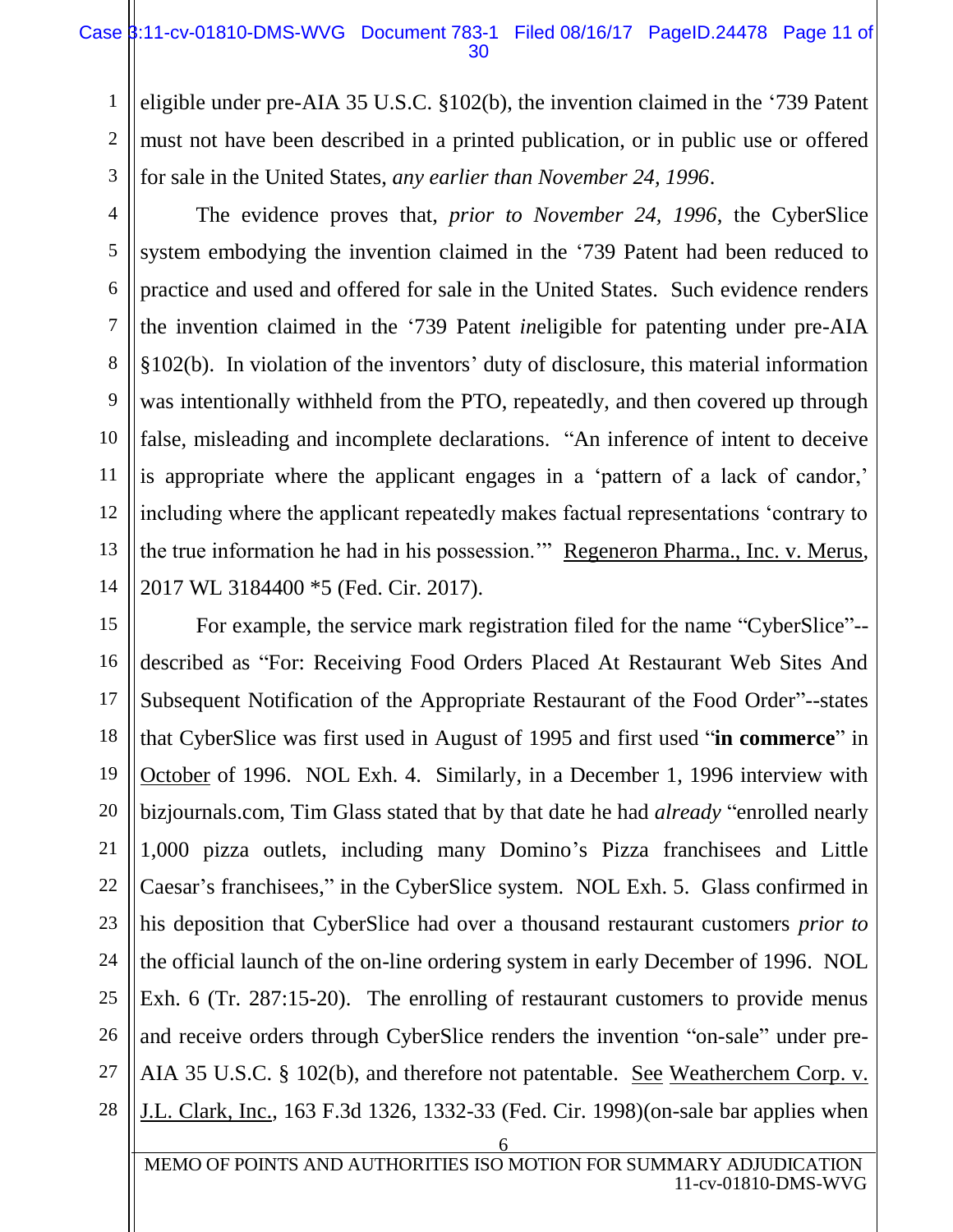#### Case 3:11-cv-01810-DMS-WVG Document 783-1 Filed 08/16/17 PageID.24479 Page 12 of 30

1 2 3 4 5 6 a product is the subject of a commercial offer for sale and ready for patenting, either by having been reduced to practice or sufficiently described in drawings or other descriptions). Additionally, in order to have signed up so many restaurants to use the CyberSlice system, the product had to have been functioning and capable of operation and demonstration well before December 1, 1996, and before November 24, 1996.

7 8 9 10 11 12 13 14 Glass testified at his deposition in this matter that the inventors were working on the CyberSlice system "well prior" to the official December 1996 launch date in order to make sure it was functioning (NOL Exh. 6 (Tr. 268:14- 269:19)), that the system was tested with orders without significant problems (NOL Exh. 6 (Tr. 291:18-292:10)), and that "[t]he system was working." NOL Exh. 6 (Tr. 275:13-22; 285:15-25). Glass testified repeatedly that the key elements of the '739 Patent practiced by the CyberSlice system were functioning *before* the formal December 1, 1996 ordering system launch date:

Q. Did your – did your system work when it was launched?

A. Yes.

15

16

18

19

20

21

22

17 (NOL Exh. 6 (Tr. 275:20-22))

> Q. When was the CyberMeals system first able to associate a vendor with a geocode representing the vendor's location? …

Q. Was it before the launch date in early December 1996?

A. Yes.

(NOL Exh. 6 (Tr. 292:12-24))

23 24 25 26 27 28 Documents produced in this action by Glass (but withheld from the PTO) further prove that the CyberSlice system was used prior to the on-sale bar date. For example, a 1996 CyberSlice system start up and development timeline produced by Glass reveals that the CyberSlice product embodying the invention of the '739 Patent was on track to be fully operational, tested, and rolled out for restaurant customer and consumer use by the Fall of 1996, a couple of months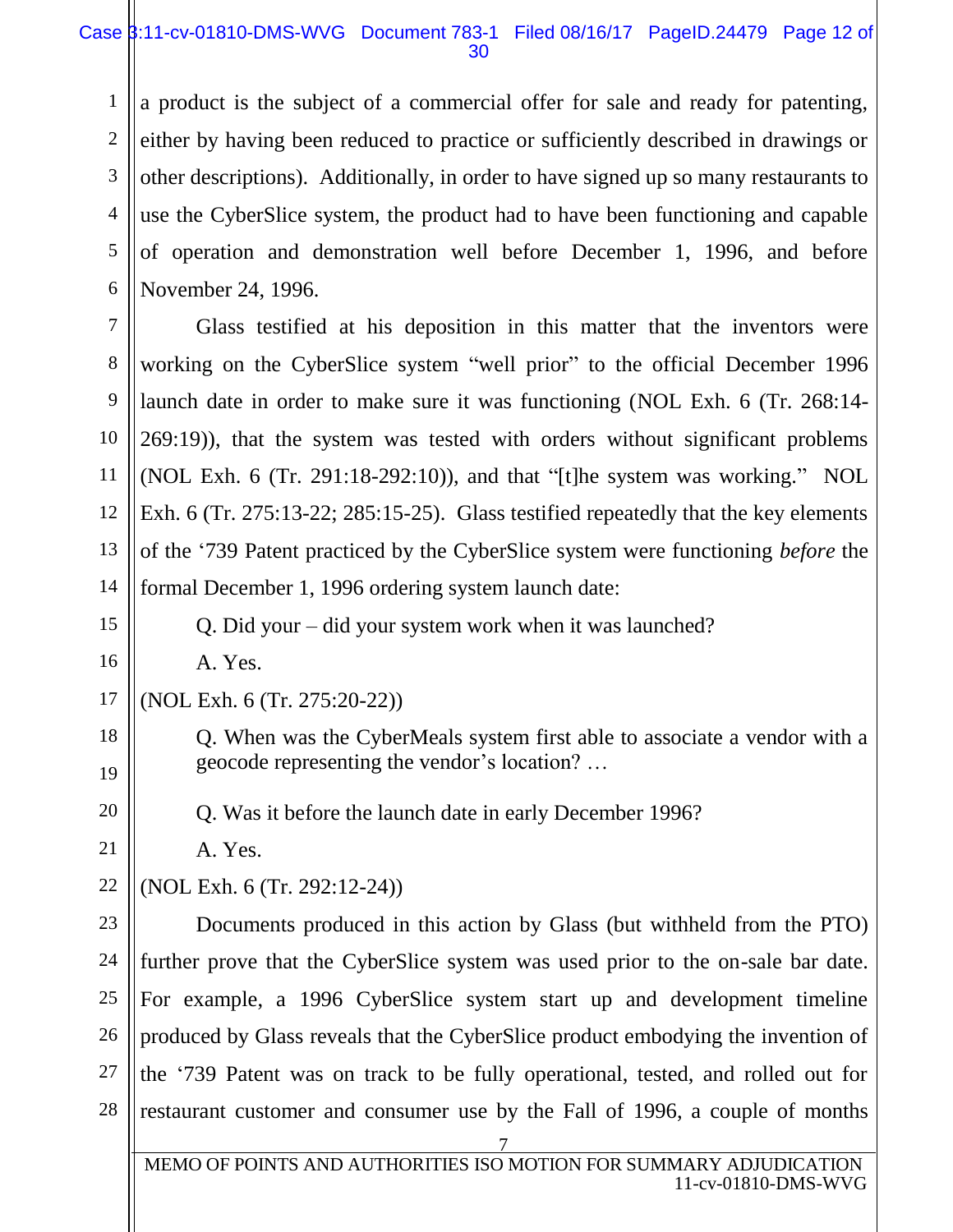#### Case  $\frac{1}{3}$ :11-cv-01810-DMS-WVG Document 783-1 Filed 08/16/17 PageID.24480 Page 13 of 30

5 *before* the critical on sale bar date of November 24, 1996. NOL Exh. 7. The timeline places completion of final system testing in August of 1996 and plans a final release of the CyberSlice ordering system by **October of 1996**. NOL Exh. 7. The service mark registration filed on April 22, 1997 with the USPTO confirms that CyberSlice was first used in commerce by **October of 1996**. NOL Exh. 4.

Glass also produced a "To Do List" identifying tasks to be completed in connection with the CyberSlice system. This withheld document reveals that Glass and his co-inventor, Bryan Cupps, were beginning to work on the application for the '739 Patent in early May of 1996 and planned to "Review Final Draft Patent Application" by mid-June of 2016. NOL Exh. 8. This demonstrates that the invention was in an advanced state

Likewise, a 2016 CyberSlice

Business Plan,

1

2

3

4

6

7

8

9

10

11

12

13

14

NOL Exh. 28.

15 16 17 18 19 20 21 22 23 24 25 26 27 Had this information been revealed to the PTO in connection with the application for the '739 Patent, the invention would have been denied patentability under pre-AIA 35 U.S.C. § 102(b) on the grounds that it was in public use or on sale more than one year before the November 24, 1997 application date. In violation of the inventors' duty of disclosure, however, this material information was withheld from the '739 Patent Examiner. As stated by the Federal Circuit in Paragon Podiatry Laboratory, Inc. v. KLM Laboratories, Inc., 984 F.2d 1182, 1193 (Fed. Cir. 1993): "Absent explanation, the evidence of a knowing failure to disclose sales that bear all the earmarks of commercialization reasonably supports an inference that the inventor's attorney intended to mislead the PTO. The concealment of sales information can be particularly egregious because, unlike the applicant's failure to disclose, for example, a material patent reference, the examiner has no way of securing the information on his own."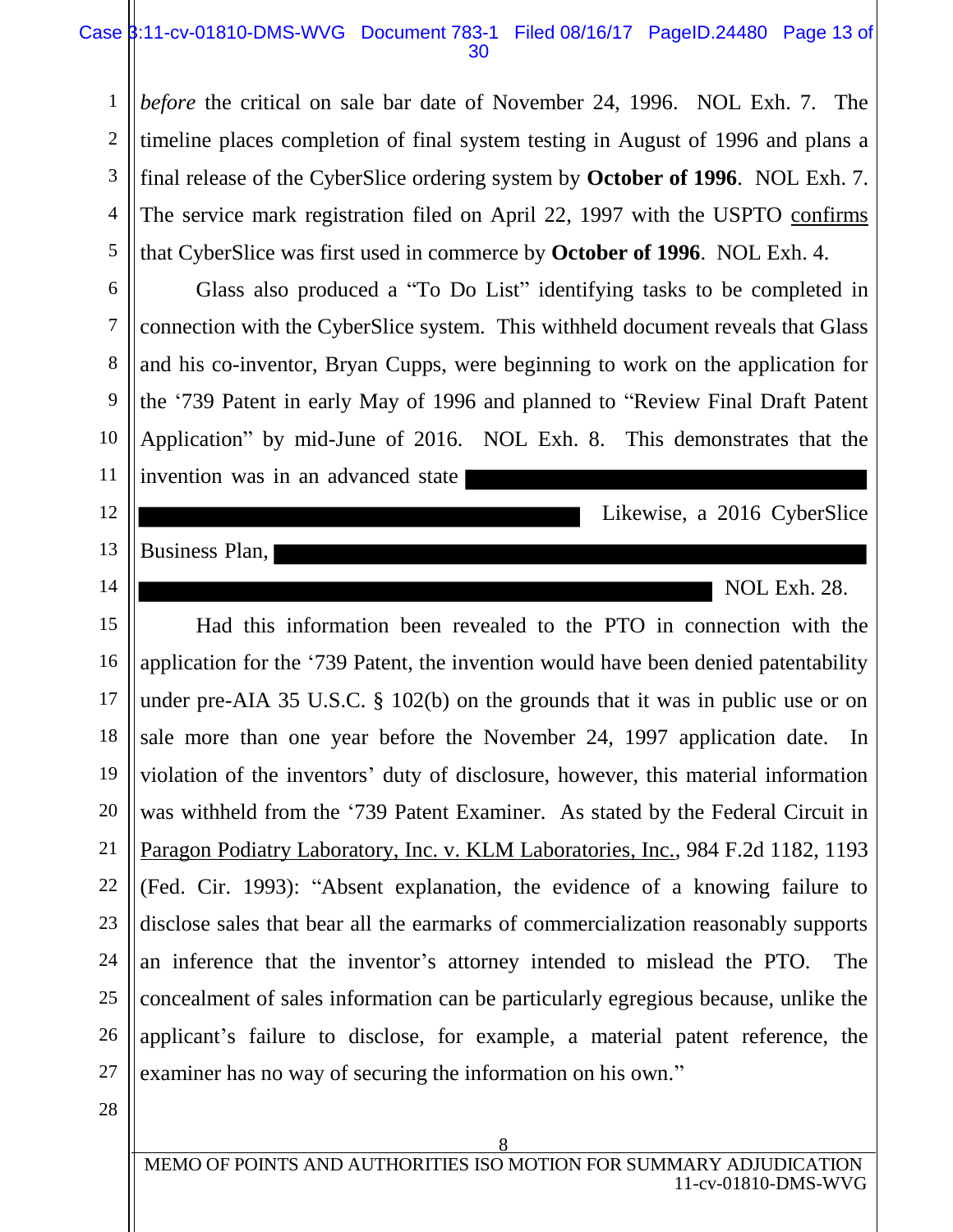#### Case  $\beta$ :11-cv-01810-DMS-WVG Document 783-1 Filed 08/16/17 PageID.24481 Page 14 of 30

1 2 Others—including Papa John's—a defendant in this action—have also asserted that the '739 Patent is invalid and violated the one year on-sale bar.

3 4 5 6 7 8 9 10 11 12 13 14 15 IPDEV acquired the '739 Patent (and the '645 Application) in February of 2004 from the Bankruptcy Trustee of Food.com (an assignee of the '739 Patent). NOL Exh. 32. At the time, the patent was non-exclusively licensed for use by Papa John's under an April 1, 2001 Patent License Agreement. NOL Exh. 9. IPDEV's counsel promptly notified Papa John's that IPDEV had acquired the '739 Patent, and directed Papa John's to begin making license payments to IPDEV. NOL Exh. 10. In response to this correspondence, Papa John's attorneys informed IPDEV's patent counsel that the '739 Patent was unenforceable and invalid because "the inventors listed in the '739 Patent [Cupps and Glass] and/or their attorneys appear to have obtained the '739 Patent by committing 'fraud on the patent office' (now termed 'inequitable conduct')." NOL Exh. 11. Papa John's counsel also filed a Creditor's Claim in the Food.com bankruptcy proceedings in which IPDEV purchased the '739 Patent. Papa John's Creditor's Claim stated:

it was apparent that the inventors of the '739 patent failed to disclose to the PTO and to the patent examiner certain prior art publications and their own various on-sale activity during prosecution of the '739 patent which [t]hey were legally obligated to disclose. starting more than one year prior to filing their patent application, the inventors of the '739 patent had published magazine articles describing their on-line ordering method and system. Also, more than one year prior to the application, the inventors mailed numerous brochures containing a full description of the CYBERSLICE systems with utilize the process and system described in the '739 patent.

23 24

25

26

16

17

18

19

20

21

22

NOL Exh. 2 ¶¶ 14-18. One of IPDEV's attorneys, Mike Warnecke, testified that James Kargman told him **Exh.** 34

(Tr. 52:24-54:1). Thus, Kargman and IPDEV knew of Papa John's contentions.

27 28

> 9 MEMO OF POINTS AND AUTHORITIES ISO MOTION FOR SUMMARY ADJUDICATION 11-cv-01810-DMS-WVG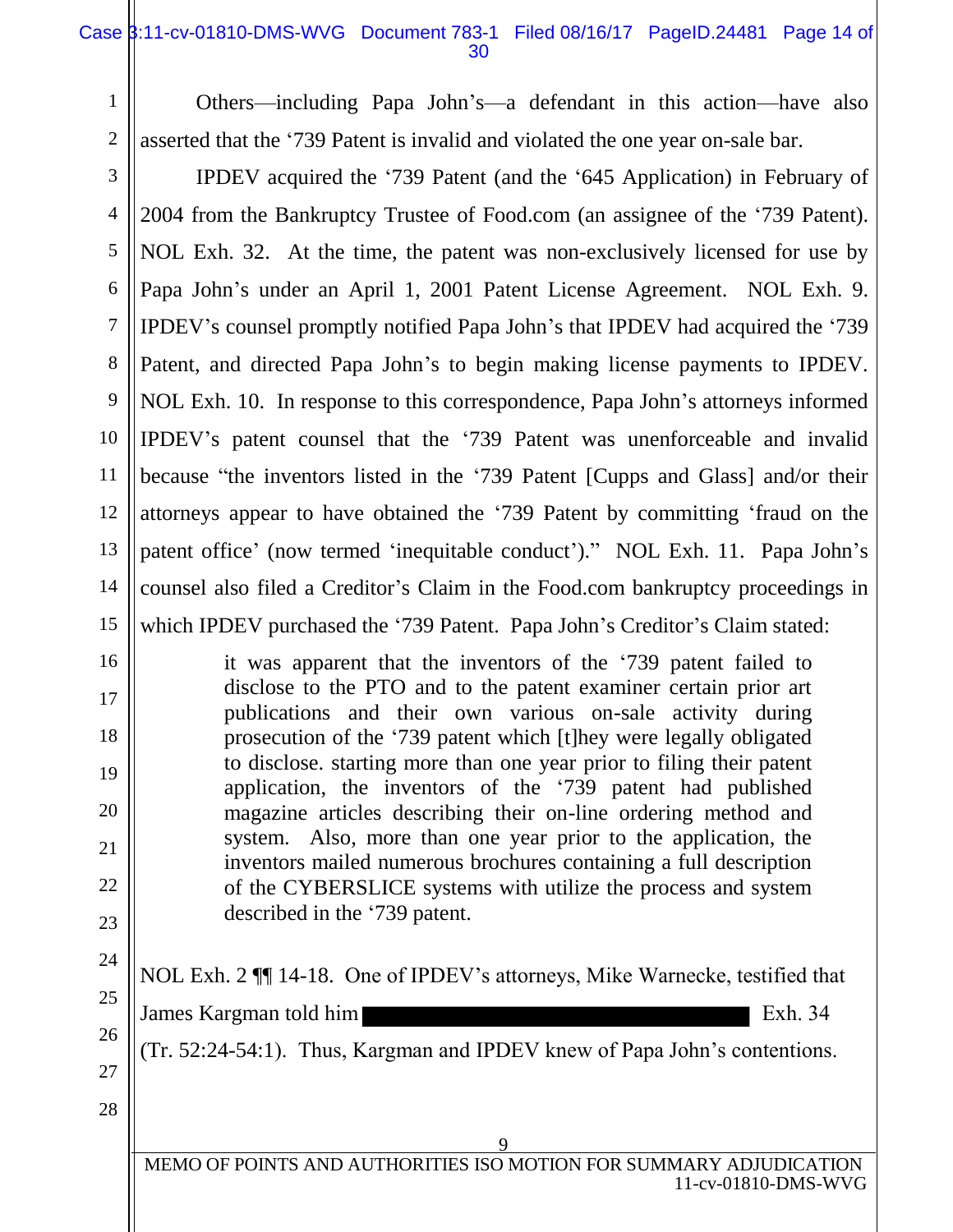#### Case 3:11-cv-01810-DMS-WVG Document 783-1 Filed 08/16/17 PageID.24482 Page 15 of 30

1 2 3 4 5 6 7 8 9 10 11 12 13 14 Papa John's Creditor's Claim sought recovery of \$450,000 in royalties Papa John's had paid to license the '739 Patent. NOL Exh. 2. The basis for this claim was that that Food.com violated its warranty that the '739 Patent was valid. Papa John's asserted that evidence obtained revealed that the '739 Patent was invalid because: "the inventors of the '739 Patent failed to disclose to the PTO and to the patent examiner certain prior art publications and their own various on-sale activity during the prosecution of '739 Patent that they were obligated to disclose." NOL Exh. 2 at  $\P$  14. On August 9, 2006, the Bankruptcy Trustee filed a Notice of Compromise allowing Papa John's claim in the amount of \$300,000, stating that the claim appeared "to have merit …." NOL Exh. 12. On September 19, 2006, the Bankruptcy Court approved the payment of \$300,000 to Papa John's on its claim against the Food.com estate. NOL Exh. 13. Thus, at least one federal court has agreed that Papa John's allegations of fraud on the Patent Office in connection with the prosecution of the '739 Patent appeared to have merit.

15 16

17

2. Material Information Regarding Violation of the 12 Month On-Sale Bar Was Concealed By Glass and Cupps From the PTO in Connection With Prosecution of the '645 Application

18 19 20 21 22 23 24 25 26 27 28 In connection with the '645 Application (a continuation of the '739 Patent and the application of which the '449 Patent was a direct continuation), yet more inequitable conduct was committed regarding failure to disclose material information about violation of the on-sale bar. For example, on July 26, 2002, Glass executed a declaration for submission to the PTO (filed on August 1, 2002) in support of the '645 Application. In that declaration, in order to avoid the on-sale bar date of November 24, 1996, Glass asserted that the CyberSlice ordering system (embodying the invention claimed in the '739 Patent) had not been launched or described in detail in printed publications prior to the official product launch in early December of 1996. NOL Exh. 14. Glass's declaration attached certain documents (also referenced in an Information Disclosure Statement filed in the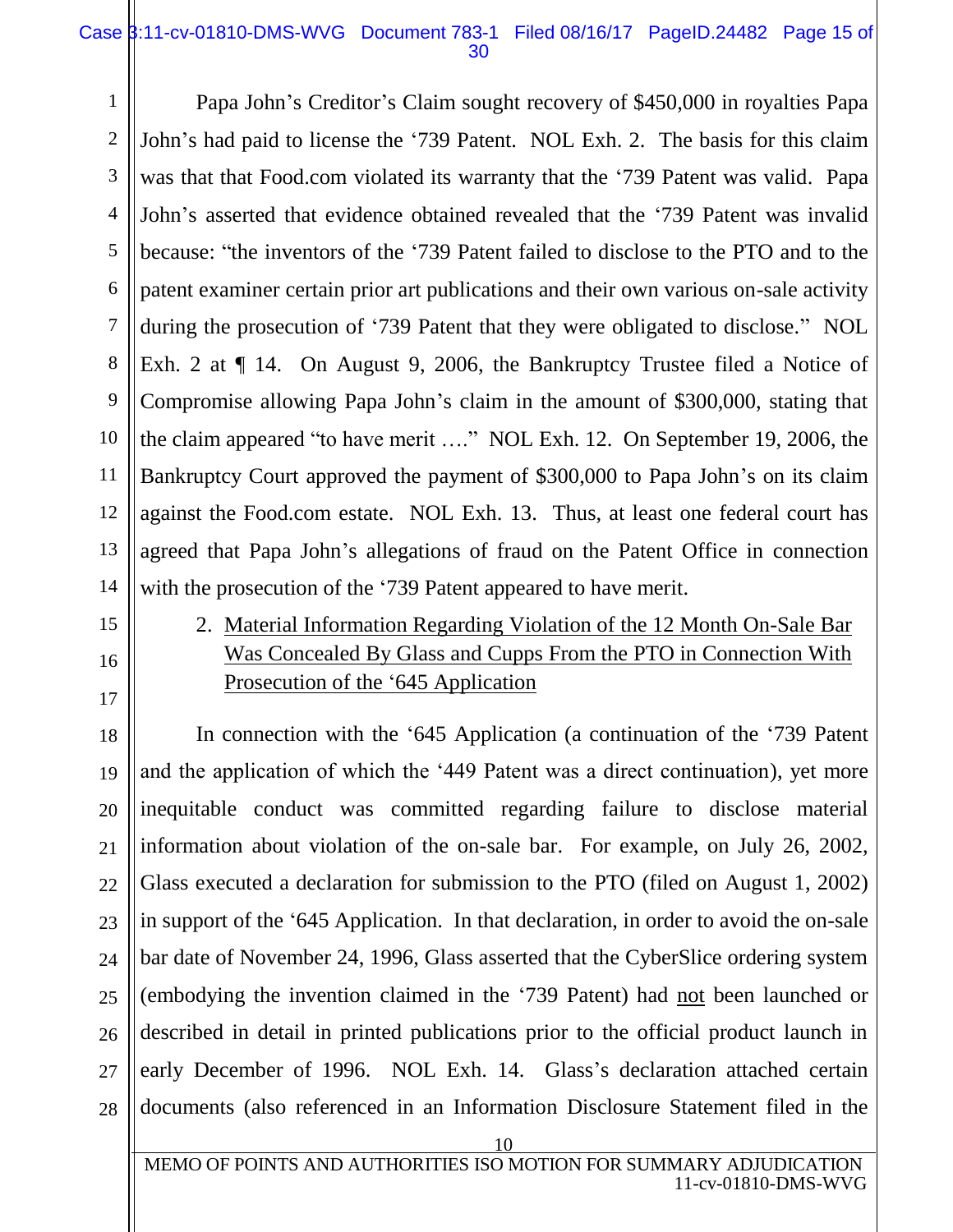#### Case  $\frac{1}{3}$ :11-cv-01810-DMS-WVG Document 783-1 Filed 08/16/17 PageID.24483 Page 16 of 30

'645 Application (NOL Exh. 15)), but importantly did *not* attach or disclose to the PTO the time lines, to do lists, CyberSlice service mark registration, business plan or numerous publicly available articles showing that the CyberSlice system had been developed, tested and demonstrated successfully, and a thousand customers had been enrolled to use the system, *prior to* the launch date of December 1, 1996.

 The PTO then issued an October 2002 Office Action Summary in the '645 Application rejecting multiple claims of the application. NOL Exh. 16. Paragraph 7 of the Office Action Summary noted that: "[a]n issue of public use or on sale activity has been raised in this application." The PTO stated, among other things, that it needed additional documentation regarding the development of the CyberSlice system to determine whether or not the invention claimed in the '739 Patent was ready for patenting or the subject of commercial offers for sale more than 12 months prior to the application date for the '739 Patent. The Examiner also reminded the applicant that: "failure to fully reply to this requirement for information will result in a holding of abandonment." NOL Exh. 16, ¶ 7.

16 18 19 20 22 23 In reply, Glass's patent counsel represented to the PTO in an April 30, 2003 response to Office Action that he had communicated with Glass and Cupps and that neither had *any* further documentation regarding the "on sale issue." NOL Exh. 17. The response states: "After a careful search of their records, the inventors were unable to locate any documentation beyond that submitted in connection with their previously filed declarations in the present application." NOL Exh. 17, p. 1. Glass, however, has recently produced in this lawsuit precisely the kind of evidence that the Examiner requested in 2002, proving this statement false and creating an inference of intent to deceive the PTO.

1

2

3

4

5

6

7

8

9

10

11

12

13

14

15

17

21

In his deposition in this matter, Glass testified that he does not recall ever having been asked to conduct a search, or having ever conducted a search, for documents in response to the Examiner's October 2002 Office Action. NOL Exh. 6 (Tr. 80:18-82:25). Moreover, in May of 2017, in response to a subpoena from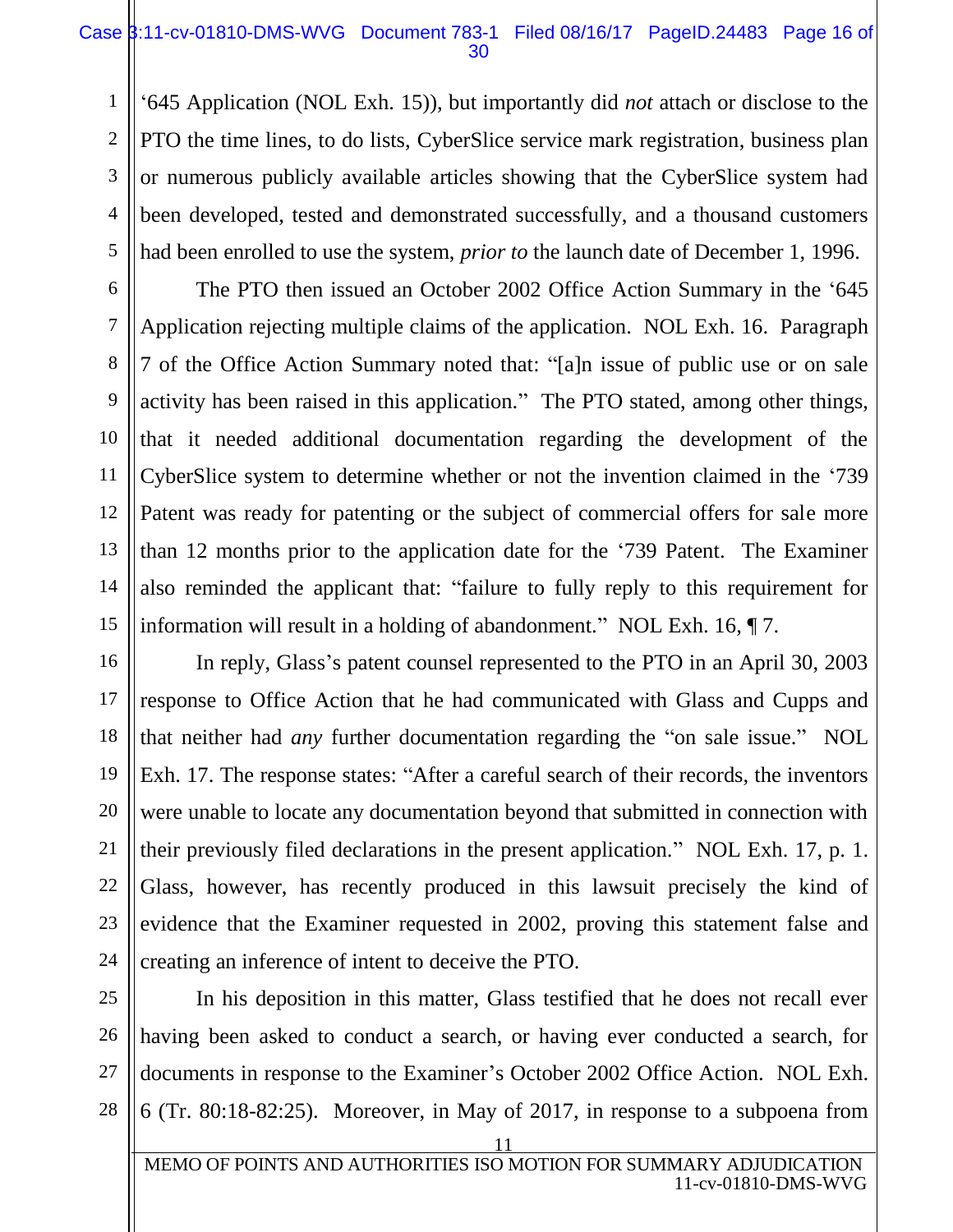#### Case  $\frac{1}{3}$ :11-cv-01810-DMS-WVG Document 783-1 Filed 08/16/17 PageID.24484 Page 17 of 30

1 2 3 4 5 6 7 8 Ameranth in this litigation, Glass in fact produced additional material documentation from his "personal files" directly relating to prior use, operation and offer for sale of the CyberSlice system before the critical date of November 24, 1996 that had been withheld from the PTO. See NOL Exhs. 7, 8, 18. These documents include, among other things, time lines, to-do lists, and articles indicating that the CyberSlice system *had* been tested, successfully operated, and offered for sale, and that the inventors had been preparing to finalize their patent application for the system, all *prior to* November 24, 1996. NOL Exh. 18.

9 10 11 12 13 14 15 16 17 18 19 20 21 22 23 24 25 26 27 The import of the existence and content of these withheld documents is extremely significant. They indicate, among other things, that the invention claimed in the '739 Patent was operational and "on sale" more than 12 months prior to the filing date of the application for that patent, that Glass and/or patent counsel withheld such information from the Patent Office in connection with both the application for the '739 Patent and applications for continuations therefrom, and that Glass and/or patent counsel submitted a false statement to the PTO *denying* that Glass had possession of further documentation relating to the "onsale" issue. Such concealment constitutes material inequitable conduct. See Paragon Podiatry Laboratory, Inc. v. KLM Laboratories, Inc., 984 F.2d 1182, 1193 (Fed. Cir. 1993); see also Apotex Inc. v. Cephalon, Inc., 2011 WL 6090696 \*28 (E.D. PA 2011) (concealment of material information after Patent Examiner challenged application on the same topic demonstrated intent to deceive); eSpeed, Inc. v. BrokerTec USA, LLC, 480 F.3d 1129, 1136, 1138 (Fed. Cir. 2007) ("False statements are more likely material when embodied in declarations or affidavits submitted to the PTO"). Under similar circumstances, in American CalCar, 2012 WL 1328640, this Court found that the inventor's failure to provide the Patent Office with photos he maintained in his personal filing cabinet was evidence of a deliberate attempt withhold material information. Id. at \*10 and n. 3.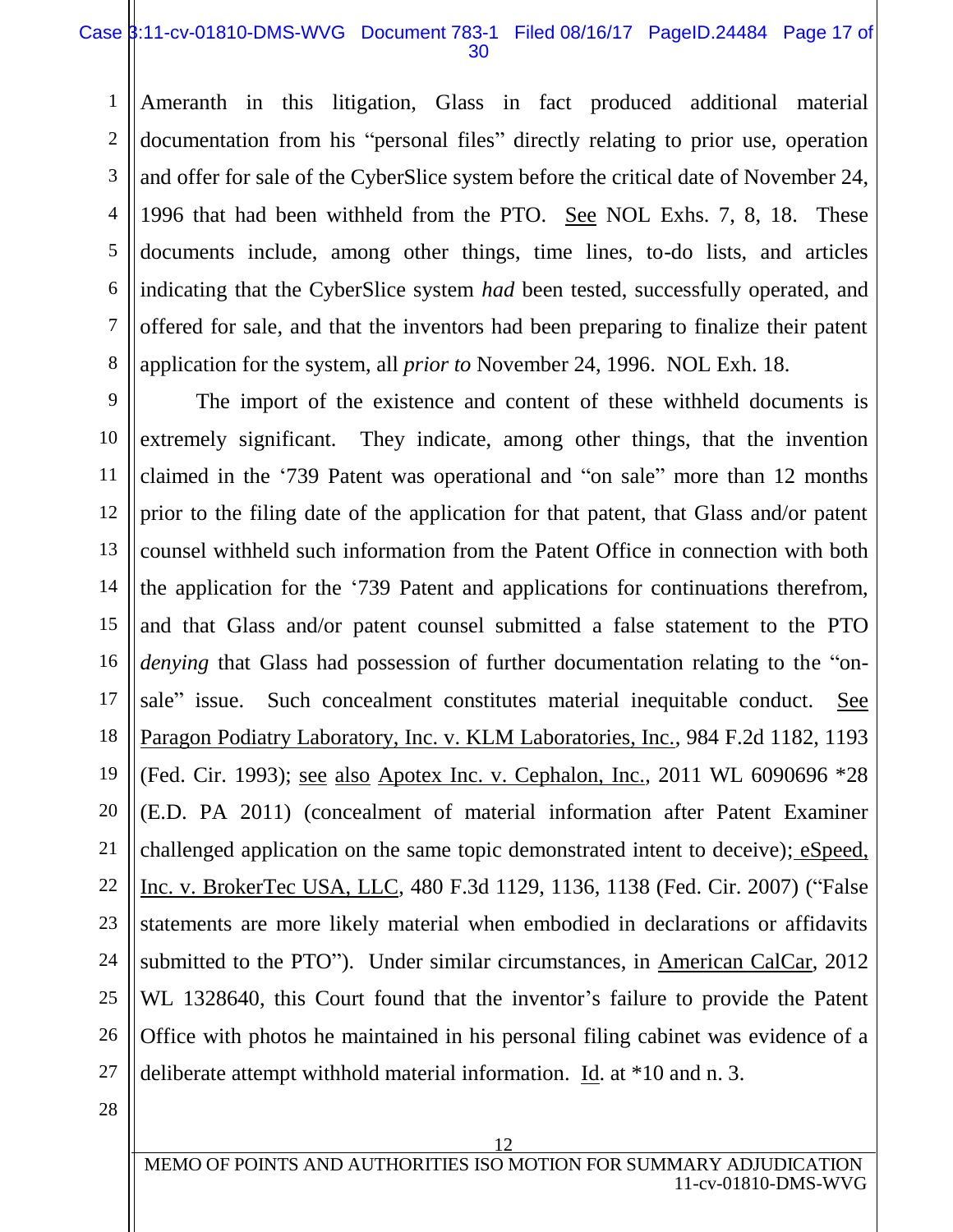#### Case 3:11-cv-01810-DMS-WVG Document 783-1 Filed 08/16/17 PageID.24485 Page 18 of 30

1

Ameranth deposed Glass on June 15, 2017. In that deposition, Glass acknowledged that—contrary to the statements made in the April 30, 2003 response to Office Action—he maintained copies of the time lines, to do lists and other materials withheld from the PTO in his "personal files." NOL Exh. 6 (Tr. 13:16-14:10). He testified that he did not recall being asked to search for or produce any such documents in connection with the PTO's Office Action in the '645 Application. NOL Exh. 6 (Tr. 255:13-259:7). He also acknowledged contrary to the declarations submitted to the PTO in the '645 Application—that the CyberSlice system *was* working before the December 1, 1996 official "launch" (NOL Ex. 6 (Tr. 275:13-22)), had been successfully tested (NOL Exh. 6 (Tr. 284:2-285:25)), and that prior to the December 1, 1996 launch, CyberSlice had already signed up over a thousand restaurants to use the on-line food ordering system. NOL Exh. 6 (Tr. 287:15-20)). <sup>2</sup> Such non-disclosed information clearly would have been material to the PTO's determination of whether the "on-sale" bar rendered the '739 Patent invalid (providing further grounds for rejecting the '645 Application).

Furthermore, Glass's admissions directly contradict statements made by Cupps in 2002 in connection with the August 1, 2002 Information Disclosure Statement filed in the '645 Application representing that "a crucial aspect of the claimed invention--the use of geocodes to match users with vendors—was not functional until after the critical date [of November 24, 1996]." NOL Exh. 15 at p. 4, Exh. 33, ¶4. Further, just weeks ago, Cupps changed his story in a new declaration (NOL Exh. 19) to now allege that it was actually the ordering

25

 $\overline{a}$ 

2 See Abbott Laboratories v. Geneva Pharmaceuticals, Inc*.,* 182 F.3d 1315, 1318 (Fed.Cir. 1999) ("[t]he fact that the claimed material was sold under circumstances in which no question existed that it was useful means that it was reduced to practice").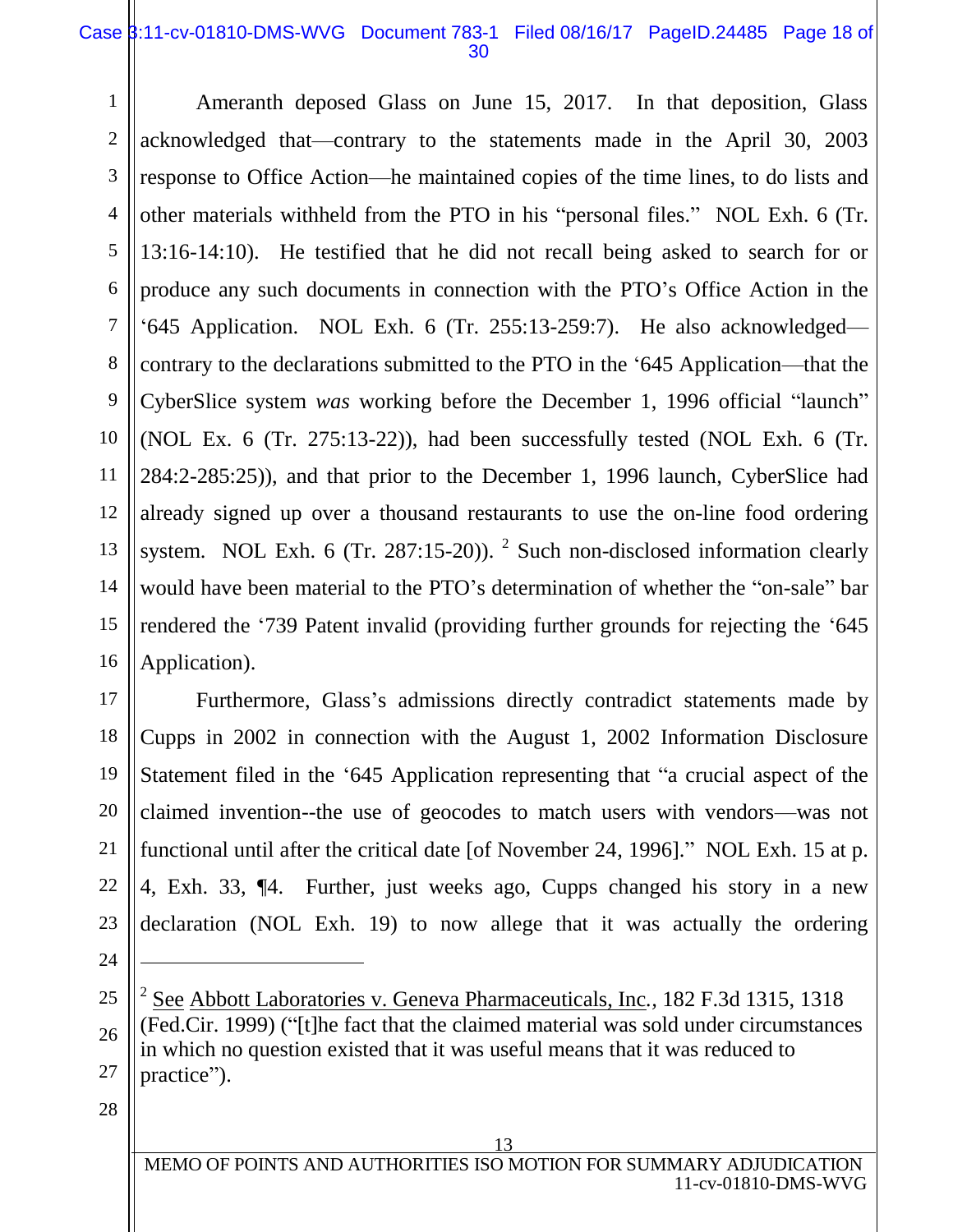#### Case 3:11-cv-01810-DMS-WVG Document 783-1 Filed 08/16/17 PageID.24486 Page 19 of 30

1 2 3 4 5 6 7 8 9 10 11 12 functionality that was not working into 1997. Contrary to these assertions, Glass's testimony reveals that CyberSlice's geocode based matching function was working *prior to* the December 1996 launch date. NOL Exh. 6 (Tr. 284:2-285:25). Likewise, the evidence demonstrates that, in fact, the ordering functionality of CyberSlice was working. According to the former Director of Sales Marketing at CyberMeals at the time, Steve Jobs of Apple ordered the first pizza using the CyberSlice system on December 1, 1996. NOL Exh. 20 ("When it was launched in December 1996, Steve Jobs demonstrated how the system worked by ordering the first pizza online."); Exh. 35. Steve Jobs touted and endorsed the CyberMeals system. Glass admitted that Jobs would not have done so if the system was not working. NOL Exh. 6 (Tr. 280:14-24). Other CyberSlice restaurant customers also confirmed the ability to place and receive orders. NOL Exh. 21.

# 13

14

15

17

18

19

21

22

23

24

25

27

28

## 3. Information About QuikOrder's Own Prior Art System Was Also Concealed from the PTO By Glass and Cupps in Connection with Prosecution of the '739 Patent

16 20 26 Remarkably, QuikOrder (IPDEV's affiliate) and Jim Kargman (CEO of QuikOrder and IPDEV) knew that '739 Patent was invalid in light of prior art in existence more than 12 months before the filing of the patent application, and asserted this in filings on behalf of QuikOrder in a federal lawsuit in which Food.com (as assignee of the '739 Patent) sued QuikOrder for infringement of the '739 Patent. In QuikOrder's Answer and Counterclaim to Food.com's Complaint, QuikOrder asserted, among other things, that the '739 Patent was invalid and unenforceable "in view of the prior art commercialized more than 12 months prior to the filing date of the '739 patent ... ." NOL Exh. 1. QuikOrder further alleged that this prior art (a National Systems/ QuikOrder on-line ordering system) was disclosed to Food.com (and Glass personally) during the prosecution of the '739 Patent, but that the information was "withheld from the '739 Examiner's consideration long before issuance of the '739 patent." NOL Exh. 1.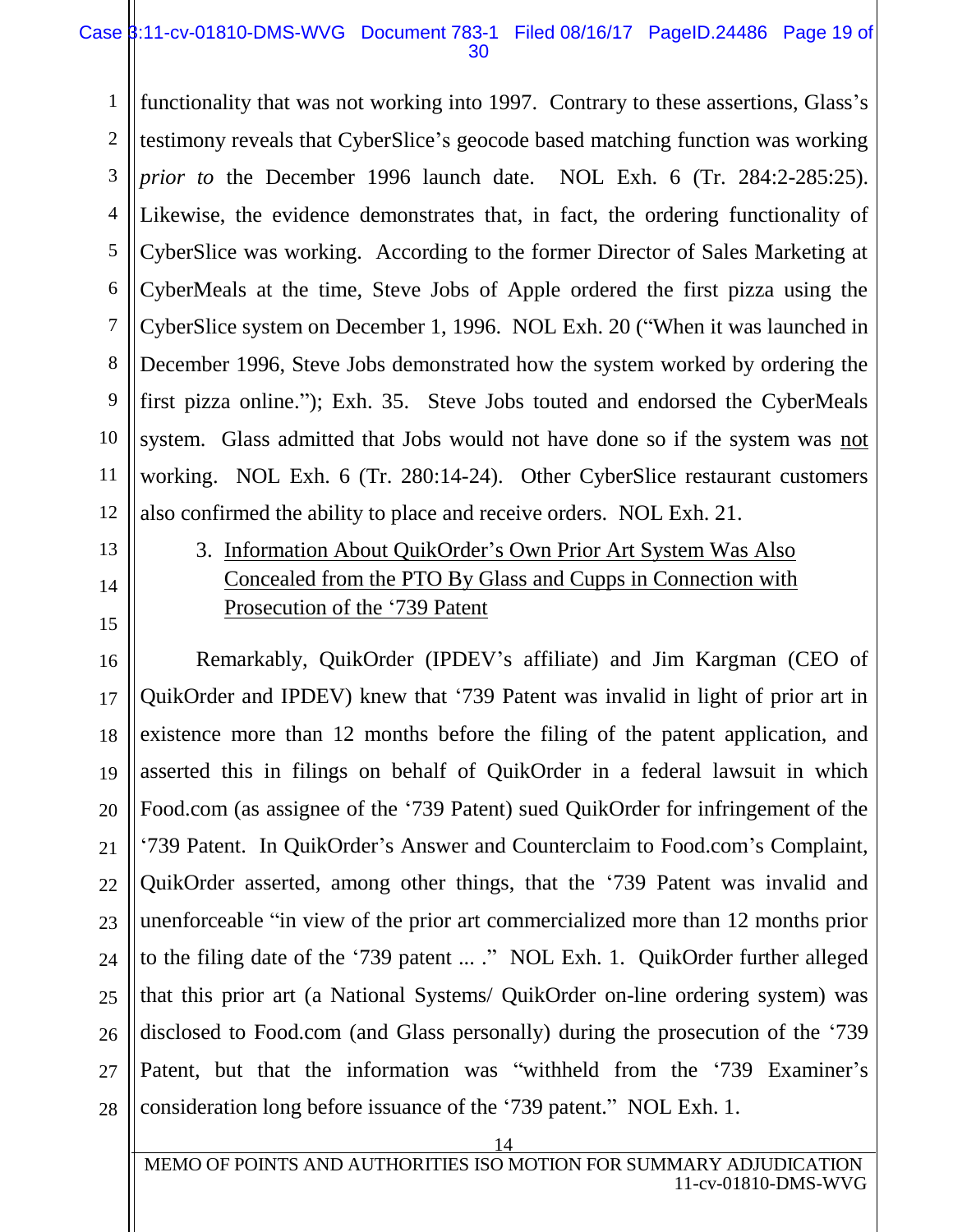Case  $\beta$ :11-cv-01810-DMS-WVG Document 783-1 Filed 08/16/17 PageID.24487 Page 20 of 30

15 MEMO OF POINTS AND AUTHORITIES ISO MOTION FOR SUMMARY ADJUDICATION 11-cv-01810-DMS-WVG 1 2 3 4 5 6 7 8 9 10 11 12 13 14 15 16 17 18 19 20 21 22 23 24 25 26 27 28 Likewise, in response to Food.com's interrogatories, QuikOrder described NOL Exh. 22. The interrogatory responses are verified under penalty of perjury by Jim Kargman on behalf of QuikOrder (Kargman is also the principal of IPDEV). QuikOrder served a supplemental interrogatory response in which it provided more details NOL Exh. 23. The supplemental responses are likewise verified by Jim Kargman. The fact that this system was not disclosed to the PTO during prosecution of the '739 Patent is additional 'but for' grounds for finding the '739 Patent unenforceable based on inequitable conduct. (Regardless of whether there was dispute over whether the QuikOrder system used the same geocoding technology claimed in the '739 Patent, Glass was obligated to disclose the QuikOrder system to the PTO once it was known to him. As Glass noted in his 2017 declaration (NOL Exh. 26, ¶ 4): "while the use of geocodes was means to determine the delivery radius for customers, it was not a required element of our online pizza ordering system … [and] could be done in any number of ways"). Ameranth deposed Jim Kargman in this lawsuit on July 17, 2017. Kargman testified to a meeting with representative of Food.com "in early '98" in which the QuikOrder on-line ordering system was demonstrated to them. NOL Exh. 24 (Tr. 43:24-45:13). According to Kargman, the Food.com representatives attending that meeting and demonstration included the inventors on the '739 Patent, Cupps and Glass. NOL Exh. 24 (Tr.44:17-45:8). An April 15, 1998 non-disclosure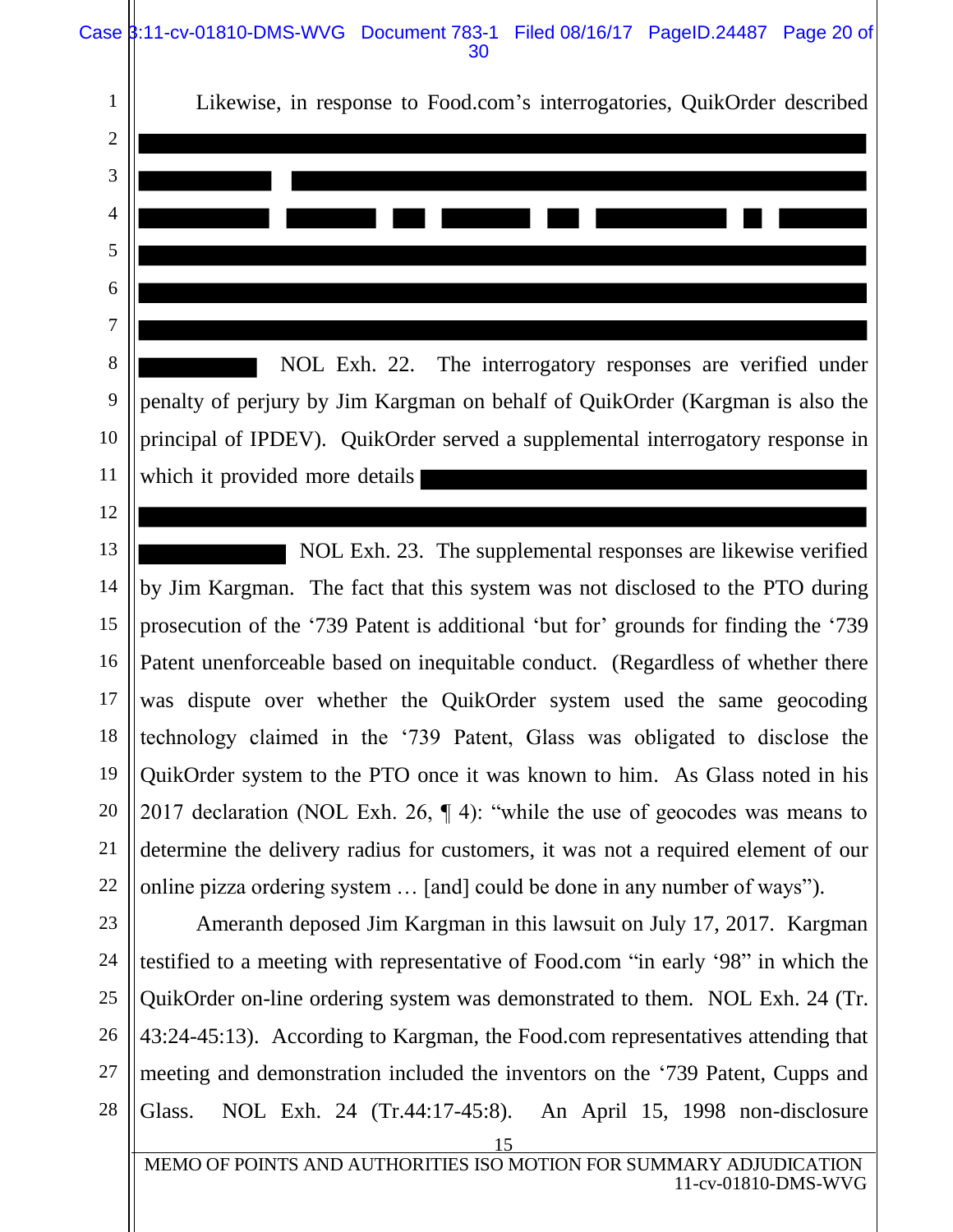agreement

1

2

3

4

5

6

7

8

9

10

11

12

NOL Exh. 25.

Despite this demonstration, and their April 1998 knowledge of the QuikOrder on-line ordering system as "prior art" in use before November 24, 1996, Cupps and Glass also did not disclose this 'but for' information to the PTO prior to the issuance of the '739 Patent. This constitutes inequitable conduct that renders the '739 Patent unenforceable and invalid.

The QuikOrder system was but for material to the '739 Patent claims. QuikOrder informed the patent applicant, including Cupps and Glass, that the QuikOrder system predating the CyberSlice system used geo-location to match online customers to restaurant vendors, provided online menus to customers who were in the delivery range of a vendor and transmitted orders to the vendors:



23 24 25 26 27 28 NOL Exh. 23 (at 3100-01); Exh. 36 ¶ 4. QuikOrder thus informed Cupps and Glass of the materiality of its on-line ordering system to every element of at least claim 1 of the '739 Patent. "[I]nequitable conduct regarding a single claim renders the entire patent unenforceable." Regeneron, 2017 WL 3184400 \*4. The '739 Patent would not have issued had the Examiner been aware of this. Furthermore, an inference of intent to withhold is the only reasonable conclusion based on the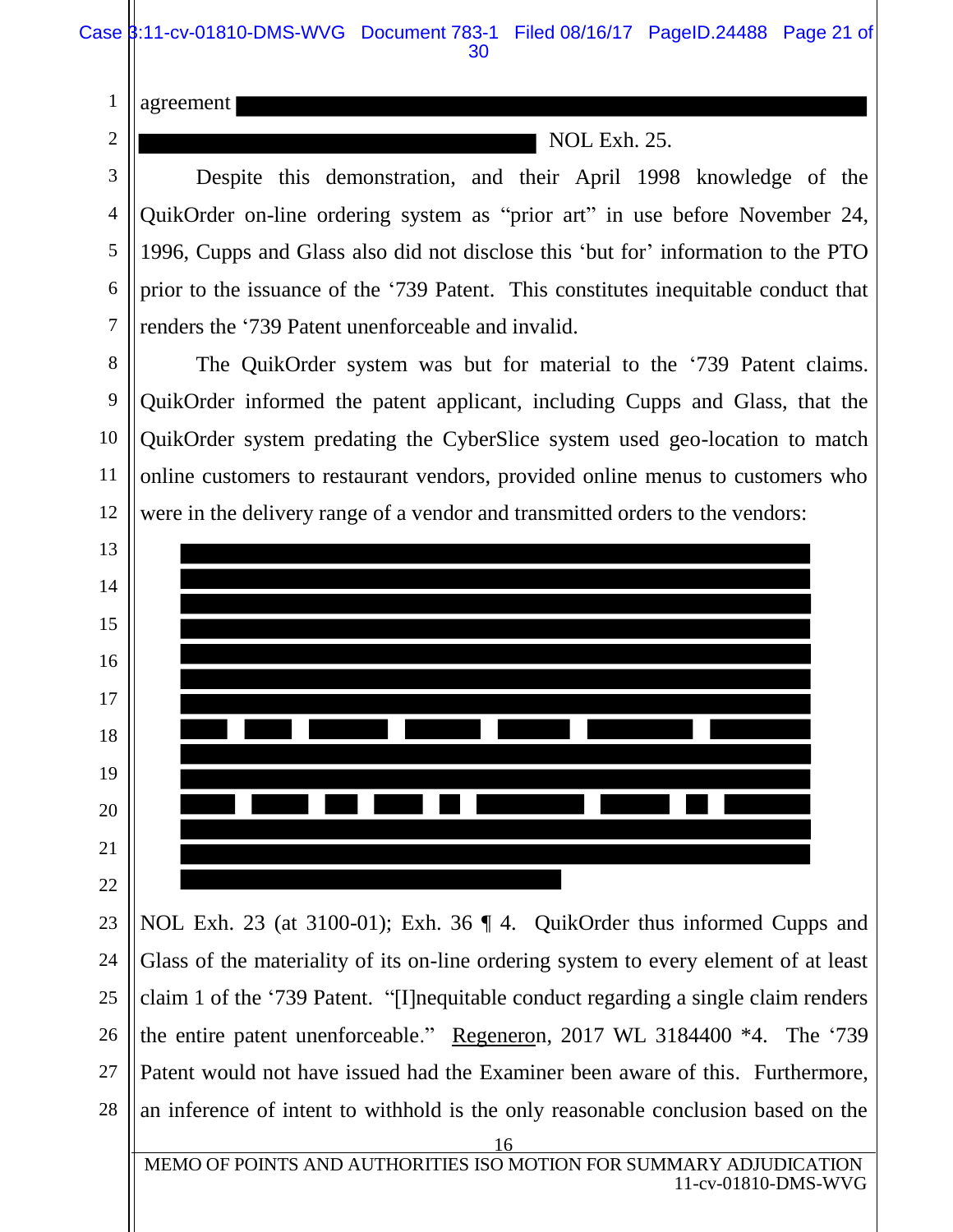surrounding circumstances, including testimony that a meeting and demonstration of the QuikOrder system occurred, but neither Cupps nor Glass informed the PTO.

## 3

1

2

4

5

6

7

8

9

10

11

12

13

14

15

16

17

18

19

20

21

22

## 4. Glass and Cupps Failed to Disclose that their Claimed Invention Was Inspired by the Film "The Net"

IPDEV, which hired Glass and Cupps as consultants, served a June 12, 2017 declaration of Tim Glass in this matter to bolster a number of IPDEV's priority of invention arguments. While some of the issues raised in that declaration are contested, the document contains a few important admissions that prove additional acts of inequitable conduct in connection with the prosecution of the '739 Patent.

 In his 2017 declaration, Glass admitted that the core idea for the '739 Patent was actually "inspired by a scene in the movie 'The Net' starring Sandra Bullock, where she ordered a pizza online via the Internet on her computer." NOL Exh. 26, ¶ 2. Despite this admission—and despite the fact that Glass considered this important enough to explain to the news media $\alpha^3$ —Glass and Cupps never disclosed the source of the inspiration and reference to the Examiner for the '739 Patent (or to the Examiner for the '645 continuation application).

 This Court, in its American CalCar decision, has found previously that an inventor's failure to disclose his or her personal experiences with sources contributing to the conception of a claimed invention may constitute inequitable conduct and also provide evidence of intent to deceive: "He went so far as to admit that his personal experience with the 96RL with the navigation system led to his conception of the inventions ..." 2012 WL 1328640 at \*9.

IPDEV's affiliate, QuikOrder, has asserted that The Net is material "prior art." QuikOrder's invalidity contentions served in June of 2012 in the consolidated patent infringement litigation before this Court include references from The Net as

 $\overline{a}$ 

<sup>3</sup> See NOL Exhs. 26 and 27.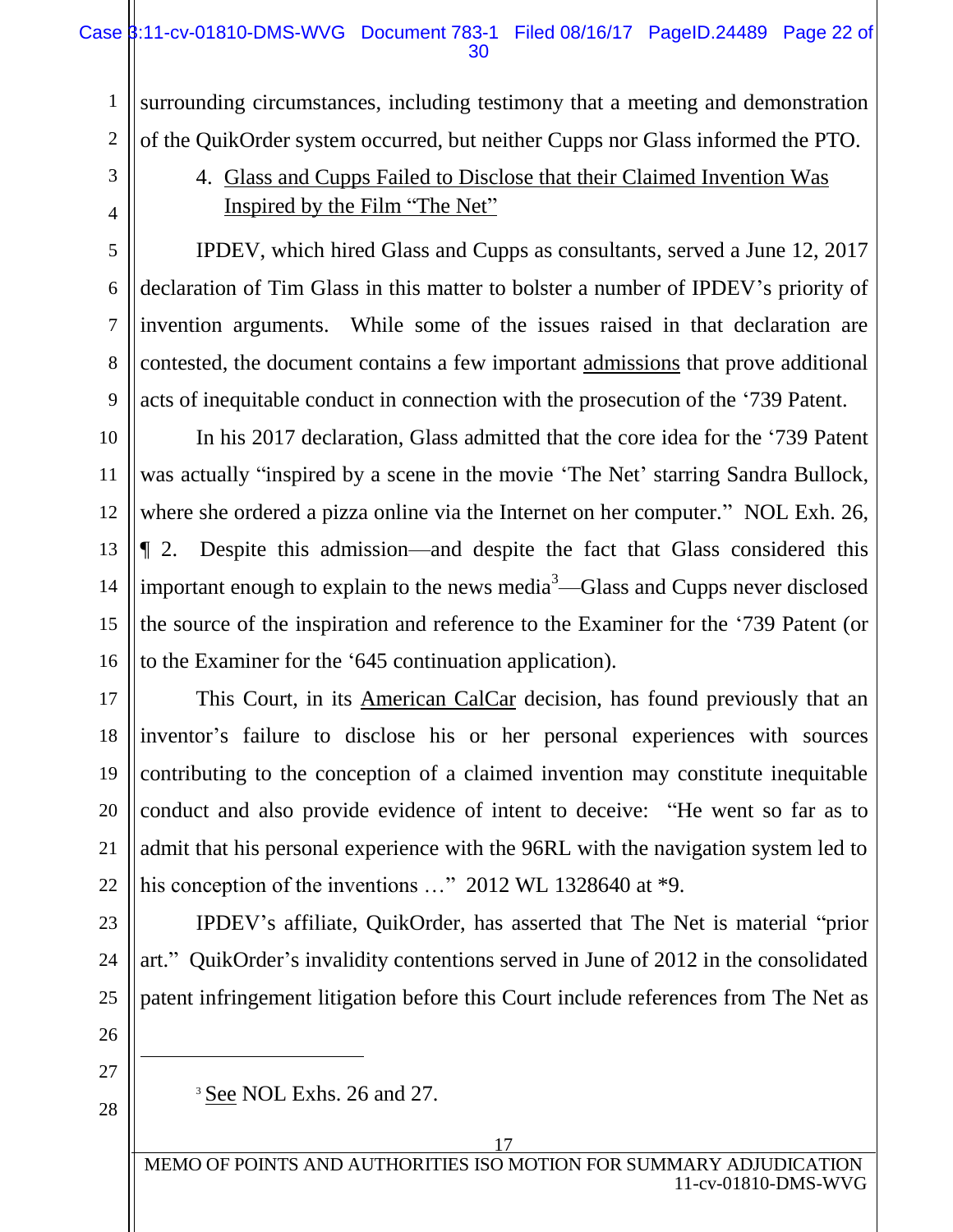#### Case 3:11-cv-01810-DMS-WVG Document 783-1 Filed 08/16/17 PageID.24490 Page 23 of 30

alleged material prior art to Ameranth's patents (which patents IPDEV has alleged are "obvious variants" of the '077 and '449 Patents). NOL Exh. 29. Those invalidity contentions include the following screen shots from the film that Glass admits led to his conception of the invention claimed by the '739 Patent:

24

25

26

27

28

1

2

3



Toppings Menu Your pizza will arrive **Toppings Menu** Δ in 45 minutes. eluse Combo m (16" Gratuity not included. e (20\* Δ Thank you for your order. ie (94' **Angela Bennett!** leet a Sty **Jar Crust** Thin & Crispy Price: \$14.00 **Deep Dish** Send Order Now! **Beverages:** If the Examiner of the'739 Patent had known that Glass and Cupps had not even first conceived their own invention, the patent would never have issued. 5. Glass and Cupps Withheld Material Prior Art of "Geocoding" and "Voice Conversion" Technology from the PTO, Two of the Core Aspects of the '739 Patent on Which the Patent Was Issued 18

MEMO OF POINTS AND AUTHORITIES ISO MOTION FOR SUMMARY ADJUDICATION 11-cv-01810-DMS-WVG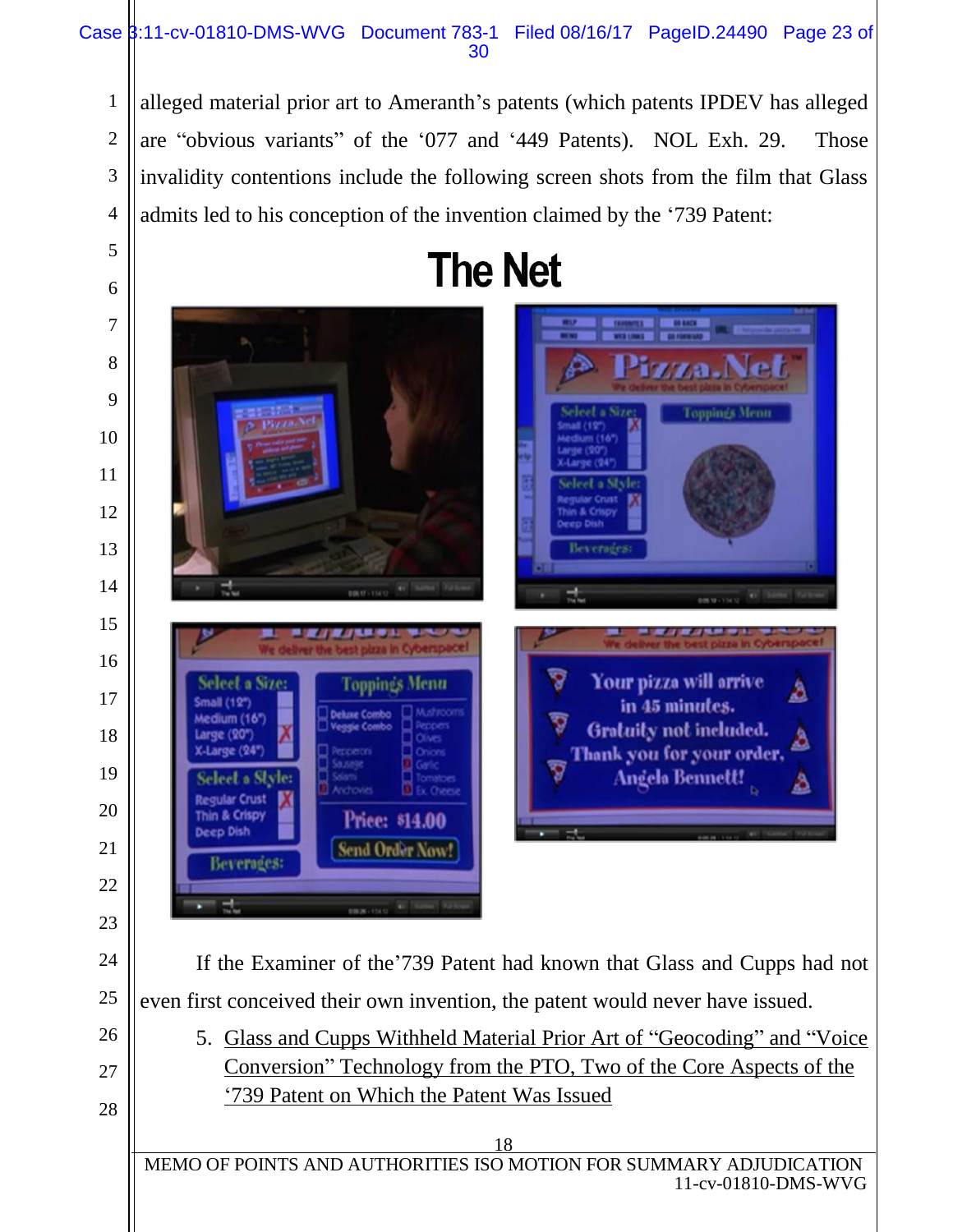#### Case 3:11-cv-01810-DMS-WVG Document 783-1 Filed 08/16/17 PageID.24491 Page 24 of 30

Two of the central features of the alleged invention claimed in the '739 Patent are: (a) "geocoding," the determination of relative geographic locations of both customers and restaurants' delivery/ take out areas based latitudinal and longitudinal coordinates; and (b) "voice conversion," whereby a customer's internet text order is converted into a voice data file transited via phone call to the restaurant accepting the order. The December 30, 1998 Notice of Allowance for the '739 Patent found the allowable subject matter consisted of the invention's: (1) use of **geocodes** to match customers with restaurants; and (2) placing of a customer's internet order with a restaurant through the use of **interactive voice recognition coding**. NOL Exh. 30 (emphasis added).

Glass testified in deposition that, during the development of the CyberSlice system, he contacted MapQuest because of its expertise with geocoding technology. NOL Exh. 6 (Tr. 308:22-310:16). Glass's June 12, 2017 declaration further admits to reliance on MapQuest's "authority in the area of geocoding." NOL Exh. 26 at  $\P$  4. Cupps' July 13, 2017 declaration makes a similar admission. NOL Exh. 19 at ¶ 6 ("To determine the delivery area for a particular customer, we used an application from MapQuest, which we subsequently modified").

However, in connection with the application for the '739 Patent, neither inventor disclosed that they had used the MapQuest "prior art" to develop their claimed geocoding invention. The failure to disclose the MapQuest geocoding technology to the PTO—and their reliance upon it for the technology embodying the '739 Patent—was a material and "but for" non-disclosure. This is emphasized by the fact that the '739 Patent claims were allowed largely because they were limited to geocoding as opposed to other methods of determining the geographic proximity of customers to restaurants. NOL Exh. 30 (NOA). Again, these facts closely follow those in the Court's American CalCar decision. There, this Court found materiality and intent to deceive where the inventor used the Acura 96RL

1

2

3

4

5

6

7

8

9

10

11

12

13

14

15

16

17

18

19

20

21

22

28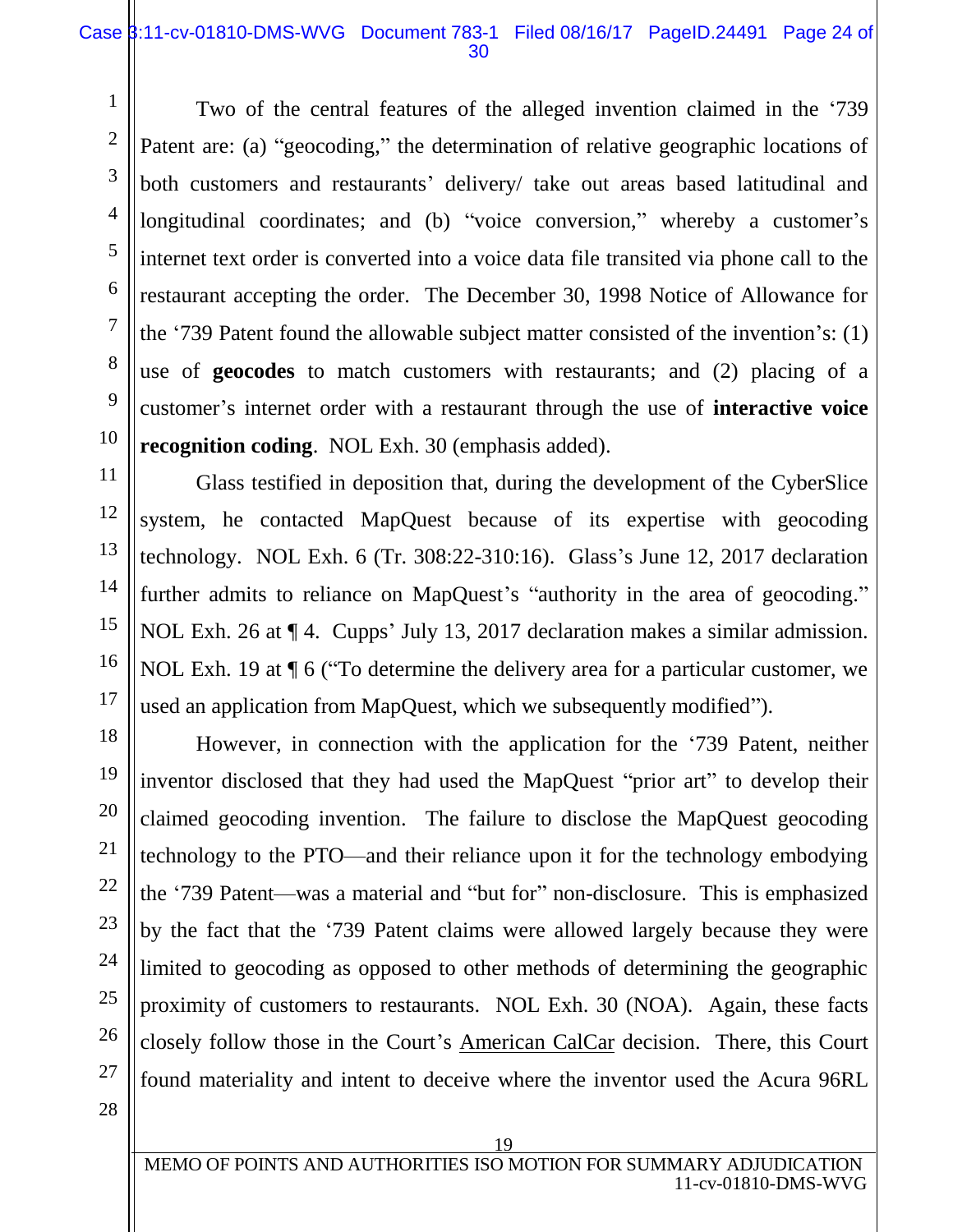#### Case  $\frac{1}{3}$ :11-cv-01810-DMS-WVG Document 783-1 Filed 08/16/17 PageID.24492 Page 25 of 30

navigational system as "a good base platform. A good base to get started" (2012) WL 1328640 at \*9), for his claimed automobile user interface invention, but failed to disclose to the PTO the extent of his reliance on the Acura prior art.

Similarly, in his June 2017 declaration in this matter, Glass admitted that CyberSlice's voice conversion software technology (claimed in the '739 Patent) was based upon another existing prior art technology—specifically, Wygant Scientific's voice recognition software. NOL Exh. 26 at ¶5; see also Exh. 28 at p. 24. Cupps' July 2017 declaration likewise confirmed the reliance upon Wygant Scientific's technology. NOL Exh. 19 at  $\P$  7. Further, while both Glass and Cupps assert in their 2017 declarations that the Wygant voice recognition software was disclosed in the '739 Patent specification (thereby acknowledging that it constitutes material information), it actually is *not* mentioned in the specification or anywhere else in the '739 Patent application file. (The specification refers to certain Dialogic **hardware** components in the preferred embodiment of the voice recognition portion of the claimed invention. Yet hardware is not **software**, the only thing Glass and Cupps claimed to have invented.)

20 The failure to disclose that the voice conversion software element of the invention claimed in the '739 Patent was a modification of existing Wygant Scientific technology constitutes further "but for" inequitable conduct rendering the '739 Patent unenforceable. The fact that Cupps and Glass both acknowledge that the Wygant Scientific reference should have been disclosed in the '739 Patent specification, and both incorrectly state in declarations that it was disclosed, proves both materiality and intent to deceive.

Thus, the two specific technical discriminators on which the '739 Patent Examiner based the allowance (geocoding and voice conversion) were not, in fact, inventions of Glass and Cupps, but rather were derived from MapQuest and Wygant Scientific and not disclosed to the PTO.

1

2

3

4

5

6

7

8

9

10

11

12

13

14

15

16

17

18

19

21

22

23

24

25

26

27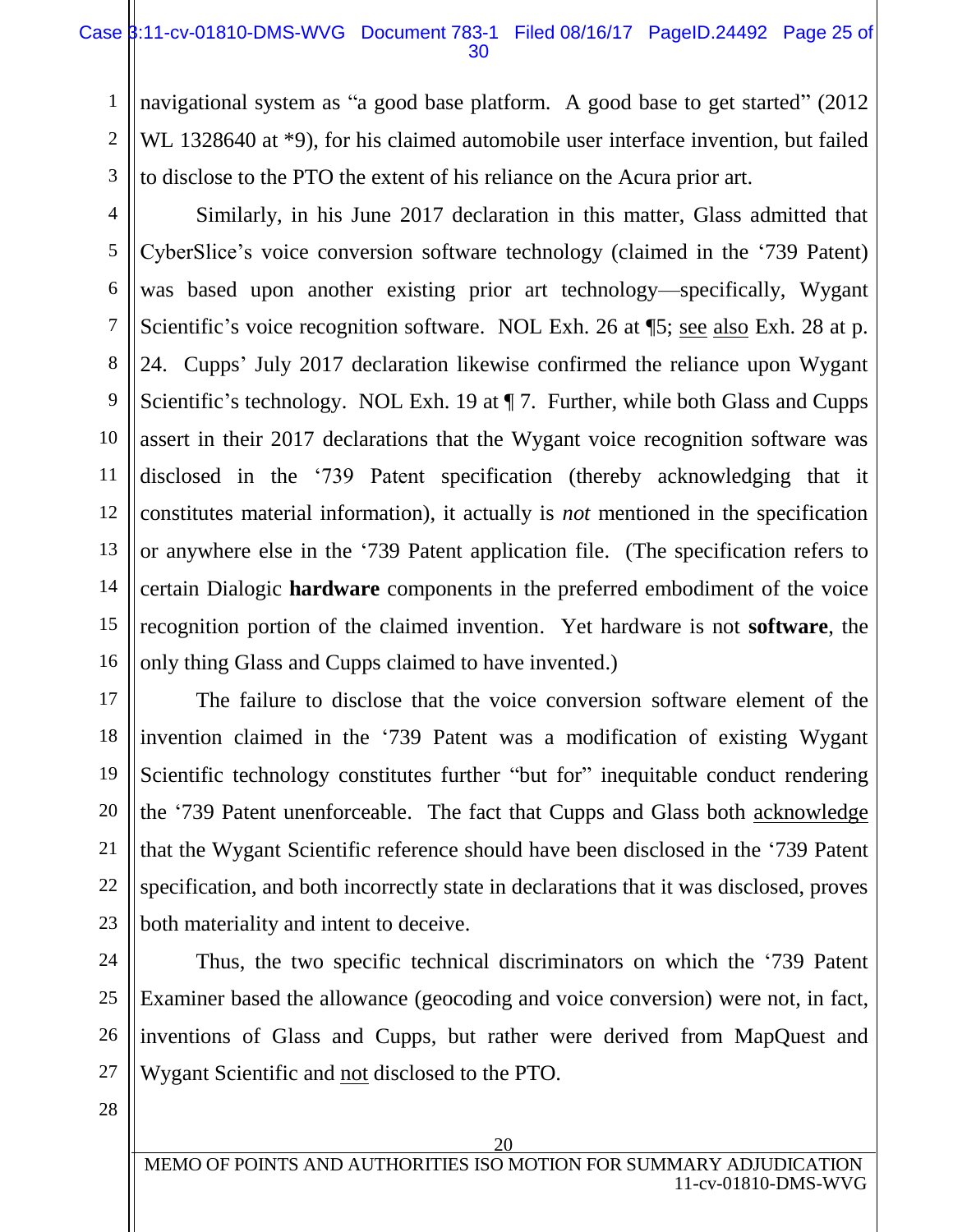## 6. Key Portions of the '739 Patent Specification and Figures Were Plagiarized From Another Earlier Patent Application and This Was Also Concealed From the PTO

Important portions of the '739 Patent were plagiarized—without any attribution or disclosure to the PTO—from a patent application filed earlier by other inventors on December 20, 1995, that ultimately became U.S. Patent No. 5,778,231 (the "'231 Patent")(NOL Exh. 31). Importantly, the same law firm served as prosecution counsel for both the '739 and '231 Patents—Flehr Hohach Test Albritton & Herbert—thus, the confidential application materials from the earlier '231 Patent application were available to the prosecutors of the '739 Patent.

For example, Figure 2 of the '739 Patent—a block diagram of the client computer and on-line ordering machine claimed in the patent—is virtually identical to Figure 2 of the '231 Patent in respect to many of the key elements of the invention. Compare NOL Exh. 3 with Exh. 31. Among other undeniable similarities, both figures use the same term "user interface" and the same drawing to illustrate that term. As Glass acknowledged in deposition, a person of skill in the art ("POSA") knows that "user interfaces" are **software** based (NOL Exh. 6 (Tr. 135:11-136:3)), but these figures show only **hardware** peripheral devices, as Glass admitted (NOL Exh. 6 (Tr. 119:15-121:17)). Thus the claimed "user interface" is a lexicographer defined term created by the '231 inventors (Van Hoff, et al.), that was copied without attribution into the '739 Patent. Glass stated in deposition that he could not explain why the '739 Patent specification depicts the claimed "user interface" only as hardware peripherals when a POSA would understand that term to refer to software. This is a classic sign of plagiarism—the plagiarizer cannot even explain **what** it **was** that was copied into his own work and claimed as his own.

Likewise, Figure 2 of both the '739 and '231 Patents use the identical lexicographer created terms "Internet Access Procedures" and "Network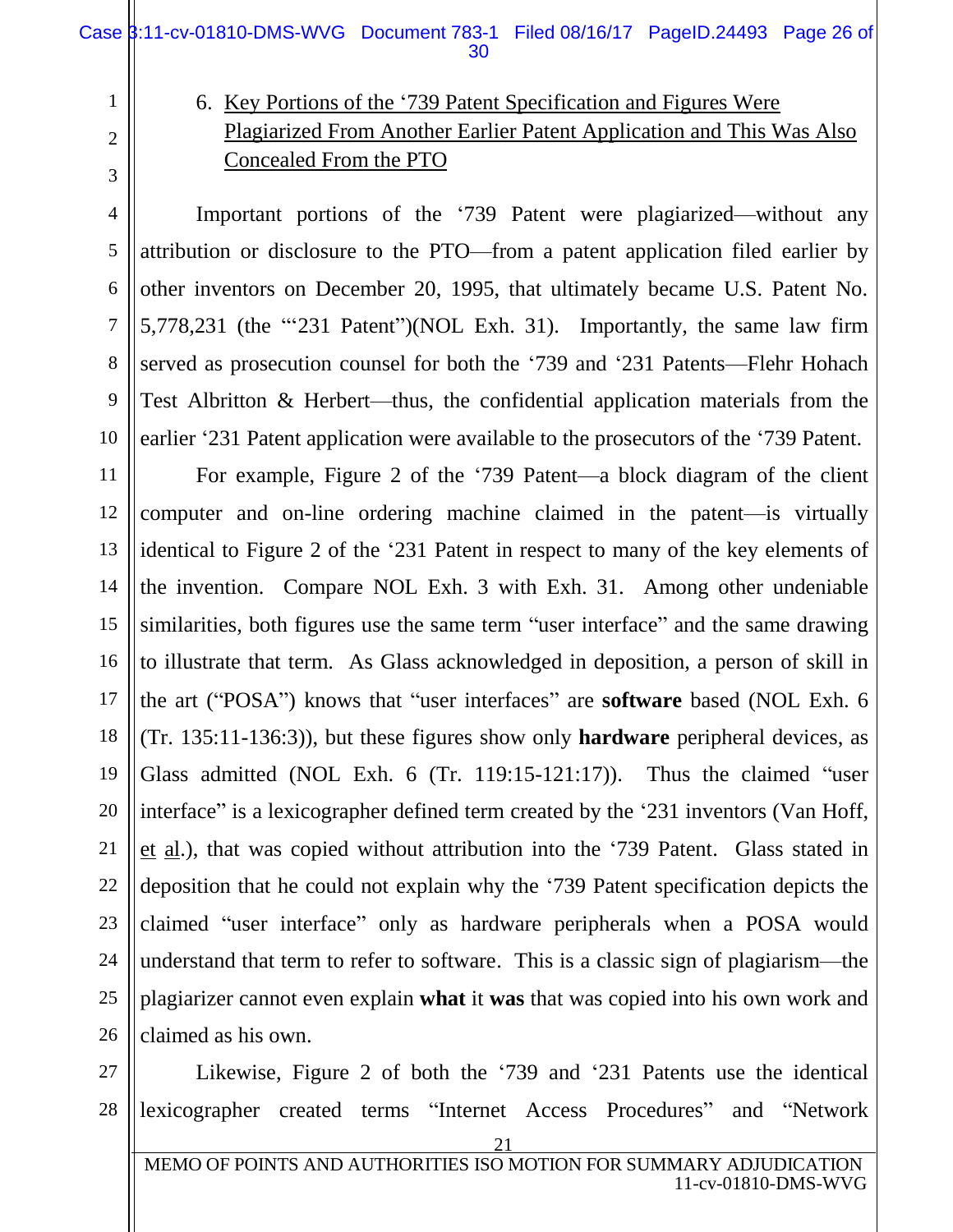#### Case 3:11-cv-01810-DMS-WVG Document 783-1 Filed 08/16/17 PageID.24494 Page 27 of

 Interconnectivity (Switches, etc.)." These terms were used first by the inventors of the '231 Patent and then copied for the '739 Patent. Below is a direct comparison of a portion of those figures confirming the extensive plagiarism.

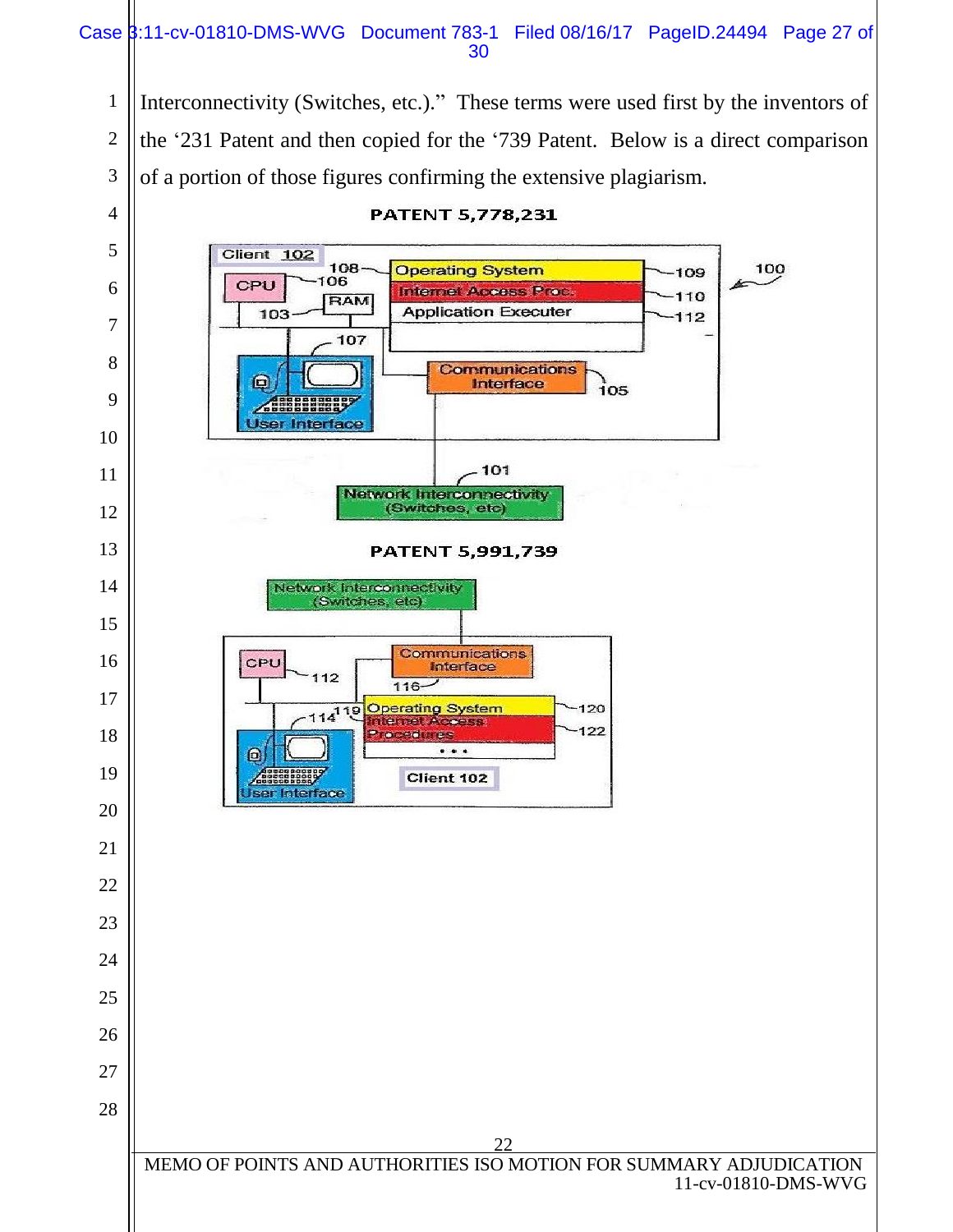#### Case  $\frac{1}{3}$ :11-cv-01810-DMS-WVG Document 783-1 Filed 08/16/17 PageID.24495 Page 28 of 30

Likewise, the definition of "client computer" used in the '739 Patent (NOL Exh. 3 at Col. 3, l. 63 to Col. 4, l. 12) closely paraphrases the description "client computers" used first in the '231 Patent (NOL Exh. 31 at Col. 2, l. 50). The '739 Patent also uses the term "internet access procedures" used earlier in the '213 Patent. In deposition, Glass testified that he did not even know what the term "internet access procedures" meant, how he or his co-inventor came up with it, or why the term was used in the '739 Patent, other than sarcastically stating that it "sounds like a good name." NOL Exh. 6 (Tr. 194:20-196:15).

9 12 13 14 15 16 18 19 20 22 The inescapable conclusion from a comparison of these portions of the '739 and '231 Patents is that the terms and figures were plagiarized from the earlier patent application, which used the same prosecuting law firm. Glass admitted to these similarities in deposition but could not explain them. NOL Exh. 6 (Tr. 233:17-240:8). Moreover, the '739 Patent provides no attribution to the '231 Patent application and nowhere discloses the source of these figures and phrases. Such undisclosed copying supports a finding of inequitable conduct. See, e.g., Levitron Mfg. Co. v. Universal Security Instruments, Inc., 606 F.3d 1353, 1360 (Fed. Cir. 2010) (Failure to disclose copying of substance from another patent application was material). As the court in Junker v. Medical Components, Inc., 2016 WL 7427767 (E.D. Pa. 12-16-2016), stated in similar circumstances: "Plaintiff's plagiarizing another's drawings, filing them as his own, and submitting a sworn certification to the PTO indicating the same, plausibly suggests that he provided materially false information to the PTO …. Additionally, based on the facts alleged, it is reasonable to infer that he did so with the specific intent to deceive the PTO." Id. at \*7

1

2

3

4

5

6

7

8

10

11

17

21

23

28

23 MEMO OF POINTS AND AUTHORITIES ISO MOTION FOR SUMMARY ADJUDICATION 11-cv-01810-DMS-WVG

case for similar misconduct. There, the evidence demonstrated that the patent

owner copied into the patent application figures and language nearly identical to

those appearing in the manual for the Acura 96RL navigation system, but did not

This Court reached the same conclusion in its American Calcar decision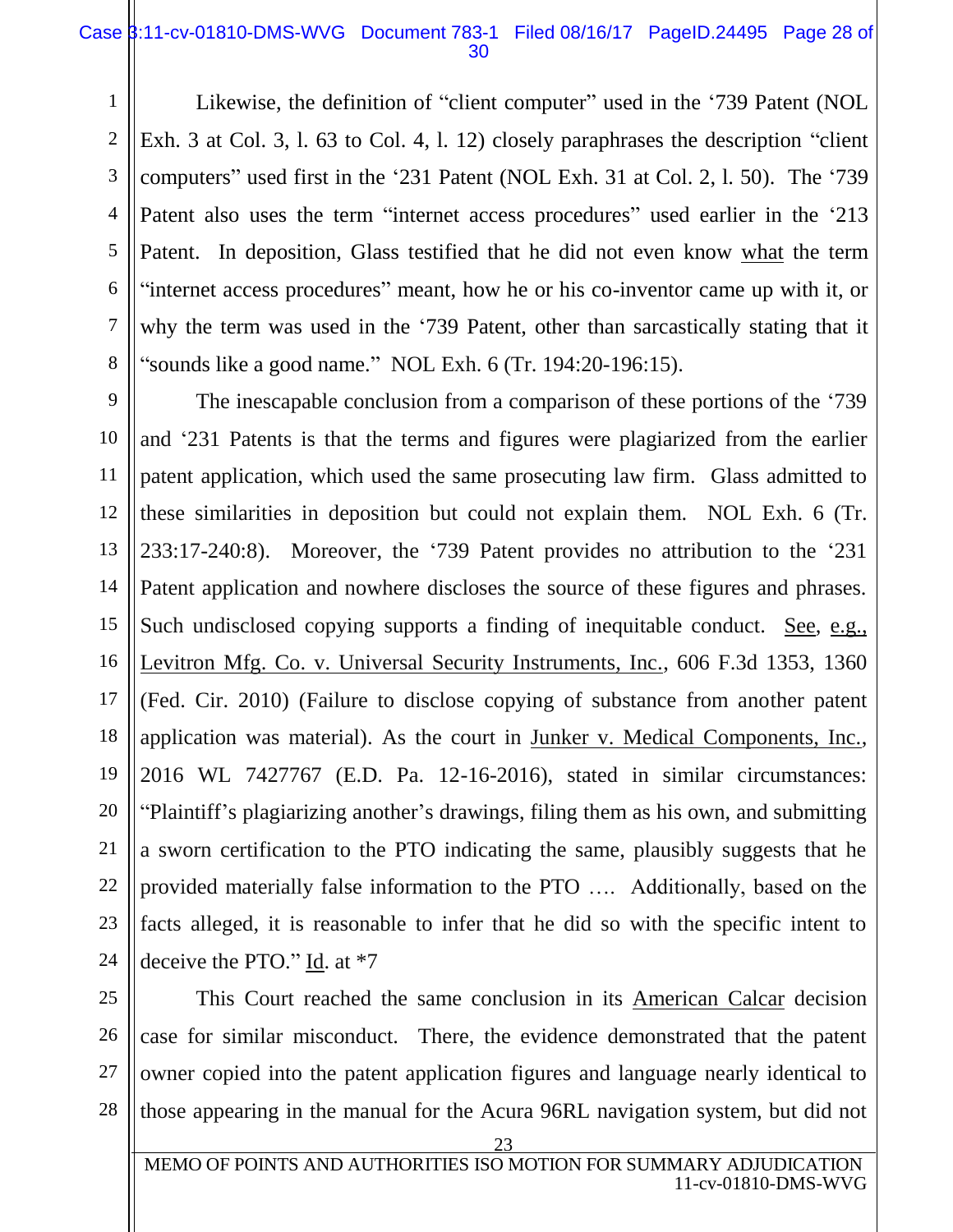disclose this copying to the PTO. 2012 WL 1328640 at \*3-5. This Court found the inventor's non-disclosure was material and demonstrated intent to deceive. Id. at \*9-11.

The figures, terms and concepts copied into the '739 Patent from the '231 Patent application were not insignificant concepts or generic technical terms. Rather, the copied terms and figures, and the depiction of how the elements interacted with each other, demonstrate the core communications infrastructure of the '739 Patent. The fact that this material was plagiarized from another patent and not disclosed to the PTO—further justifies a finding of inequitable conduct.

#### **III. CONCLUSION**

IPDEV's affiliate, QuikOrder, charged the named inventors and former owners of the '739 Patent (Cupps, Glass and Food.com) with fraud and inequitable conduct. IPDEV then opportunistically purchased the '739 Patent, and the '645 Application, for itself out of Food.com's following bankruptcy. Once IPDEV became the owner of the '739 Patent, and the '645 Application, it attempted to disavow, rationalize, and bury from sight its own charges of inequitable conduct and unenforceability, as well as those raised by Papa John's and found to have merit by the Bankruptcy Court Trustee and the Bankruptcy Court itself.

19 20 21 22 23 The pattern of non-disclosure and false and misleading statements continued beyond the issuance of the '739 Patent and into the prosecution of the '645 Application as well. IPDEV has now hired the very same inventors previously accused of inequitable conduct and obtained from them additional declarations and statements to attempt to obfuscate and explain away the acts of inequitable conduct that render the '739 Patent—and its progeny, including the '449 Patent—

28

1

2

3

4

5

6

7

8

9

10

11

12

13

14

15

16

17

18

24 MEMO OF POINTS AND AUTHORITIES ISO MOTION FOR SUMMA 11-cv-01810-DMS-WVG